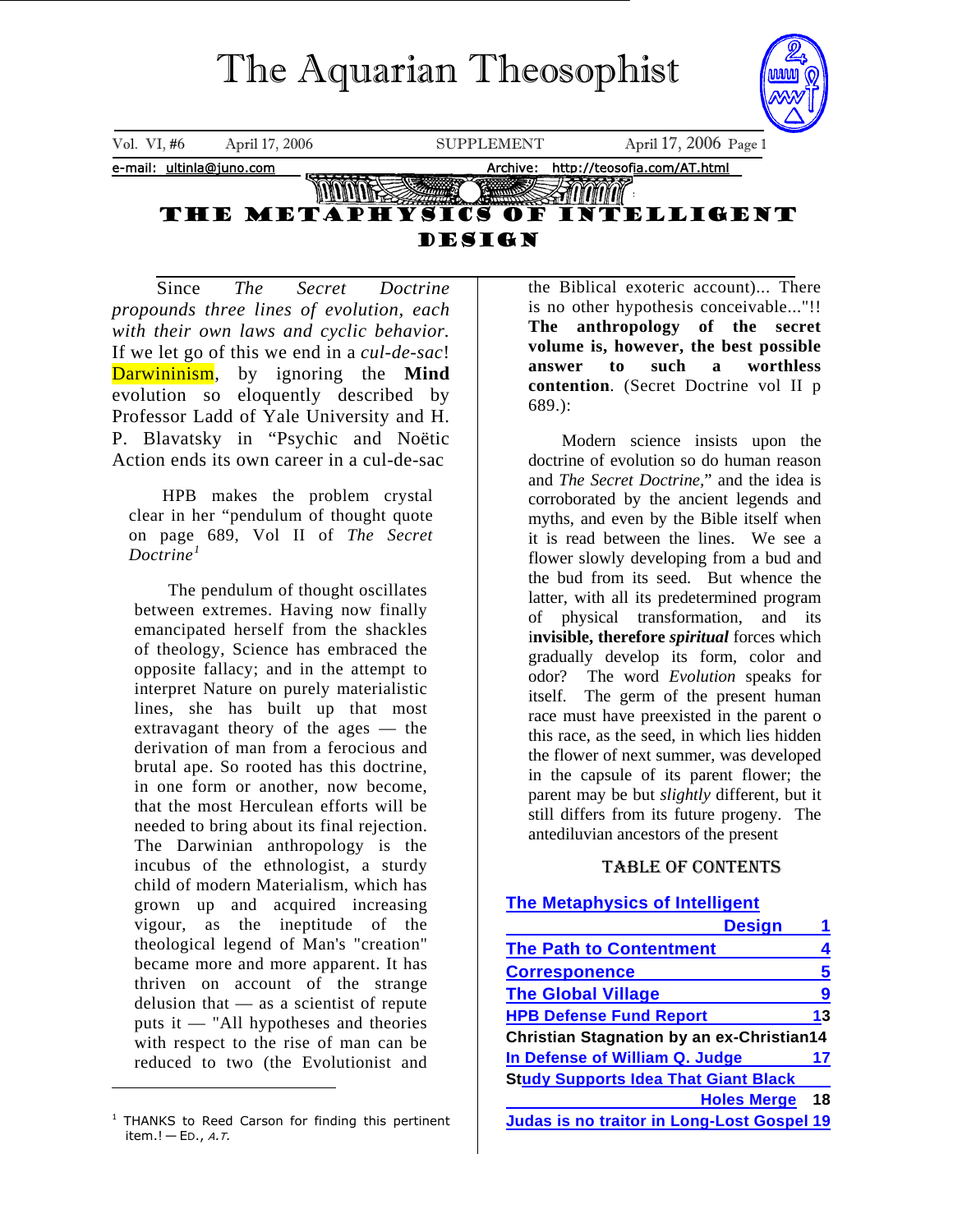should not the progenitors of our human race have been the *giants"* of the *Vedas, the Voluspa*, and the *Book of Genesis?* While it is positively absurd to believe the transformation of species" to have taken place according to some of the more materialistivc view of the evolutionists, it is but natural to think that each genus, beginning with the mollusks and ending with man, had modified its own primordial and distinctive forms — *Isis Unveiled,* Vol. I., p. 153.

There is an eternal cyclic law of rebirths, and the series is headed at every new Manvantaric dawn by those who had enjoyed their rest from re-incarnations in previous Kalpas for in calculable Æons by the highest and the earliest *Nirvanees.*  It was the turn of those "Gods" to incarnate in the present Manvantara; hence their presence on Earth, and the ensuing allegories. The FLAMES born of the Universal Mind (Mahat), owing to the mysterious workings of Karmic Will and an impulse of Evolutionary Law, had, as in Pymander — *without any gradual transition —* having broken through the seven intermediate worlds. (II, 232)

The gods who had *fallen* into generation, whose mission it was to complete *divine* man, are found represented later on as Demons, evil Spirits, and fiends, at feud and war with Gods, *or the irresponsible agents of the one Eternal law.[1](#page-1-0)*

HPB expands on this idea of the FLAMES who had broken through the seven intermediate worlds in a footnote on page 232 (Vol. II):

A passage from a Master's letter has a direct bearing upon these incarnating angels:

 $\overline{a}$ 

"Now there are, and there must be, failures in the ethereal races of the many classes of Dhyan-Chohans, or devas (*progressed entities of a previous planetary period), as well as among men. But still, as the* failures are too far progressed and **spiritualized** to be thrown back forcibly from Dhyan-Chohanship into the vortex of a new primordial evolution through the lower Kingdoms, this hen happens. Where a new solar system has to be evolved these Dhyan-Chohans are borne in by influx 'ahead' of the Elementals (Entities. . . to be developed into humanity at a *future* time and remain as a latent or inactive spiritual force, in the aura of a nascent world . . . until the stage of human evolution is reached. . . . Then they *become an active force* and commingle with the Elementals, to *develop little by little the full type of humanity."* [and HPB adds— That is to say, to develop in, and endow man with his self-conscious mind, or *Manas.* [HPB] (*The Secret Doctrine*, Vol. II, p. 232-33fn)

#### **Intelligent Design for this Evolution furnished by the Unfinished Karma of the last Evolution.**

Both the seed and the speck must have the latent potentialities in them for the reproduction and gradual development, the unfolding of the thousand and one forms or phases of evolution, through which they must pass before the flower or the animal are fully developed? Hence the **future plan, if not a DESIGN,** *must be there.* Moreover, that *seed has to be traced and its nature ascertained.* Here Science is once more silent. But since there is no self-consciousness as yet in either speck, seed, or germ, according to both Materialists and Psychologist, and even Occultists, what is it that guides the force or forces so unerringly in this process of evolution?

The great battle of the Future having to be fought out between the "Creationists" or the Christians, as all the believers in a special creation and a personal god, and the Evolutionists or

<span id="page-1-0"></span><sup>&</sup>lt;sup>1</sup> These "irresponsible agents" are mediums in the same sense that a copper wire is a "medium" for electricity. The destiny of the "Fallen Angels was to fight for choice and self-consciousness - neither of which is possessed by the "gods" mentioned in the text. Humans are, at the core of their being, an anti- entropic force in the universe.  $-$  ED., A.T.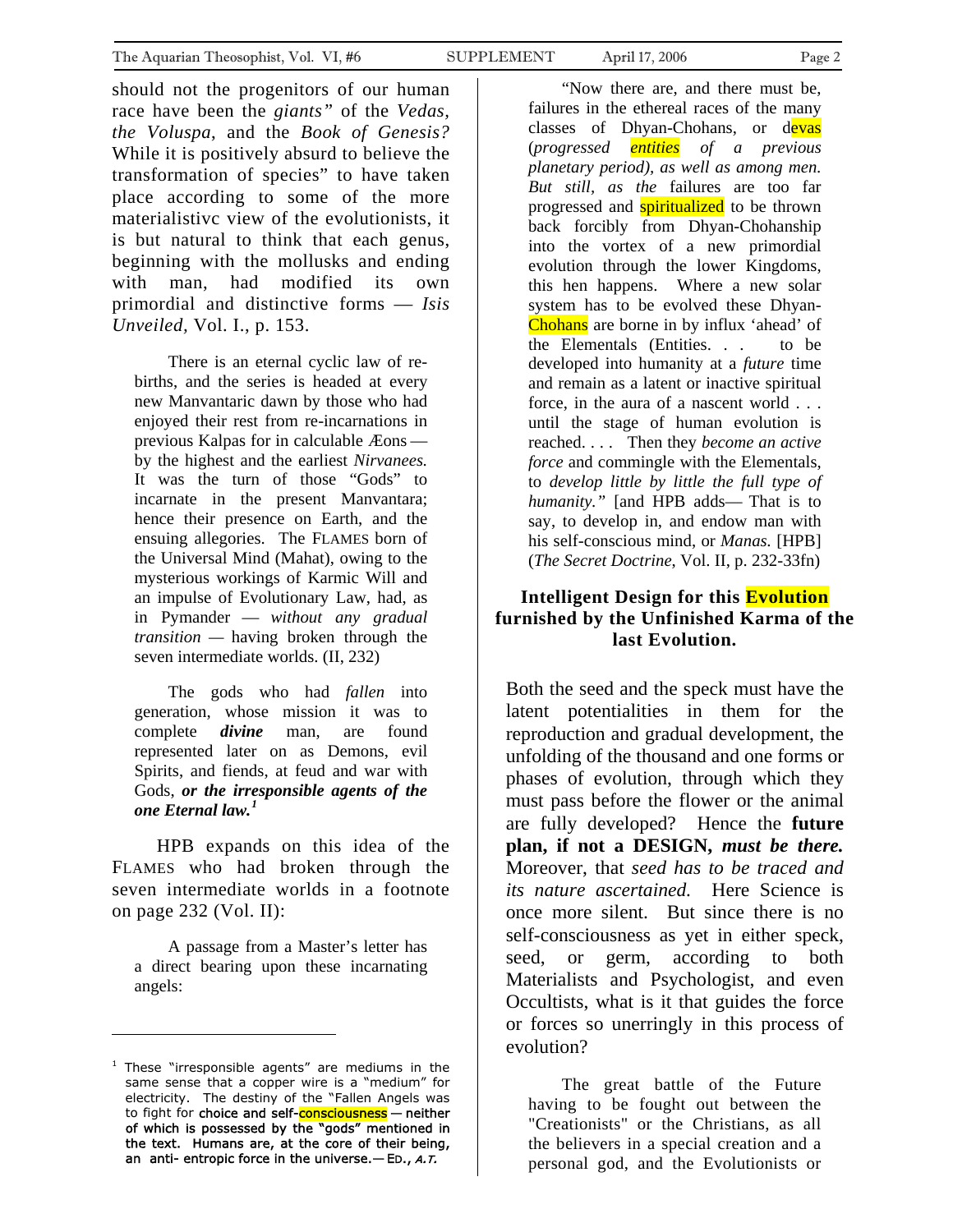the Hindus, Buddhists, all the Freethinkers and last, though not least, most of the men of science. .**[1](#page-2-0)**

Chance and blind-force have had their day, and are gradually waning even among scientist, or as HPB says of Haeckel's assertions:

**"**As well call *blind* the brain which evolved in Haeckel his *Pedigree of Man* and other **lucubrations**. We can easily conceive that the said brain lacks an important centre or two. For whoever knows anything of the anatomy of the human or even of any animal, body, and is still an *atheist* and a *materialist,* must be "hopelessly insane," according to Lord Herbert, who rightly sees in the frame of man's body and the coherence of its parts, something so strange and paradoxical that he holds it "to be the greatest miracle of nature." *Blind* forces, "and *no* design" in anything under the Sun; when no *sane* man of science would hesitate to say that, even from the little he knows and has hitherto discovered of the forces at work in Kosmos, he sees very plainly that every part, every speck and atom are in harmony with their fellow atoms, and these with the whole, each having its distinct **mission** throughout the life-cycle. [S.D.II, 653- 54.]

 **But fortunately, the greatest, the most eminent thinkers and Scientist of the day are now beginning to rise against this "Pedigree," and even Darwin's** *natural selection theory,*  **though its author had never, probably, contemplated such widely stretched conclusions. The remarkable work of the Russian Scientist N. T. Danilevsky :***Darwinism, A Critical Investigation of the Theory,"***— upsets it completely and without appeal. … He explains the origin of the variety of organic forms, made to fit their environments with such evident intelligent design, by the existence and the mutual help and**  *interaction* **of two principles in** 

**manifest nature, the inner Conscious Principle adapting itself to physical nature and the innate potentialities in the latter. …. The same idea was recently developed in Germany by Baron Hellenbach, in his remarkable work, "Individuality in the light of Biology and modern Philosophy."**[2](#page-2-1)

**We find the same conclusions arrived at in still another excellent volume of another Russian deep thinker, N. N. Strachof — who says in his "Fundamental Conceptions of Psychology and Physiology: — "The most clear, as the most familiar, type od development may be found in our own mental or physical evolution, which has served others as a model to follow. . . . If organisms are** *entities. . . then it is only just to conclude and assert that the organic life strives to beget psychic life; but it would be still more correct and in accordance with the spirit of these two categories evolution to say,* that *the true cause of organic life is the tendency of spirit to manifest in substantial forms, to clothe itself in substantial reality. It is the highest form which contains the complete explanation of the lowest, never the reverse.***" This is admitting, as Bourges does in his** *memoirs,* **the identity of this mysterious, integrally acting and organizing Principle with the Self-Conscious and Inner Subject, which we call the EGO and the world at large—the Soul. (***S.D.***II, 653-54)** 

Haekel asserted that "Darwin puts in the place of *a conscious creative force, building and arranging the organic bodies of animals and plants on a designed plan, a series of natural forces working blindly( or we say) without aim, without design. In* place of an arbitrary act of operation, we have a necessary law of Evolution. . . ."[So had Manu and Kapila. And, at the same time, guiding, conscious and intelligent Powers). And HPB makes a final observation:

<span id="page-2-1"></span><span id="page-2-0"></span>

<sup>2</sup> In these examples HPB is developing and/or supporting the idea "that matter follows the demands of Consciousness." — ED., <sup>A</sup>.T.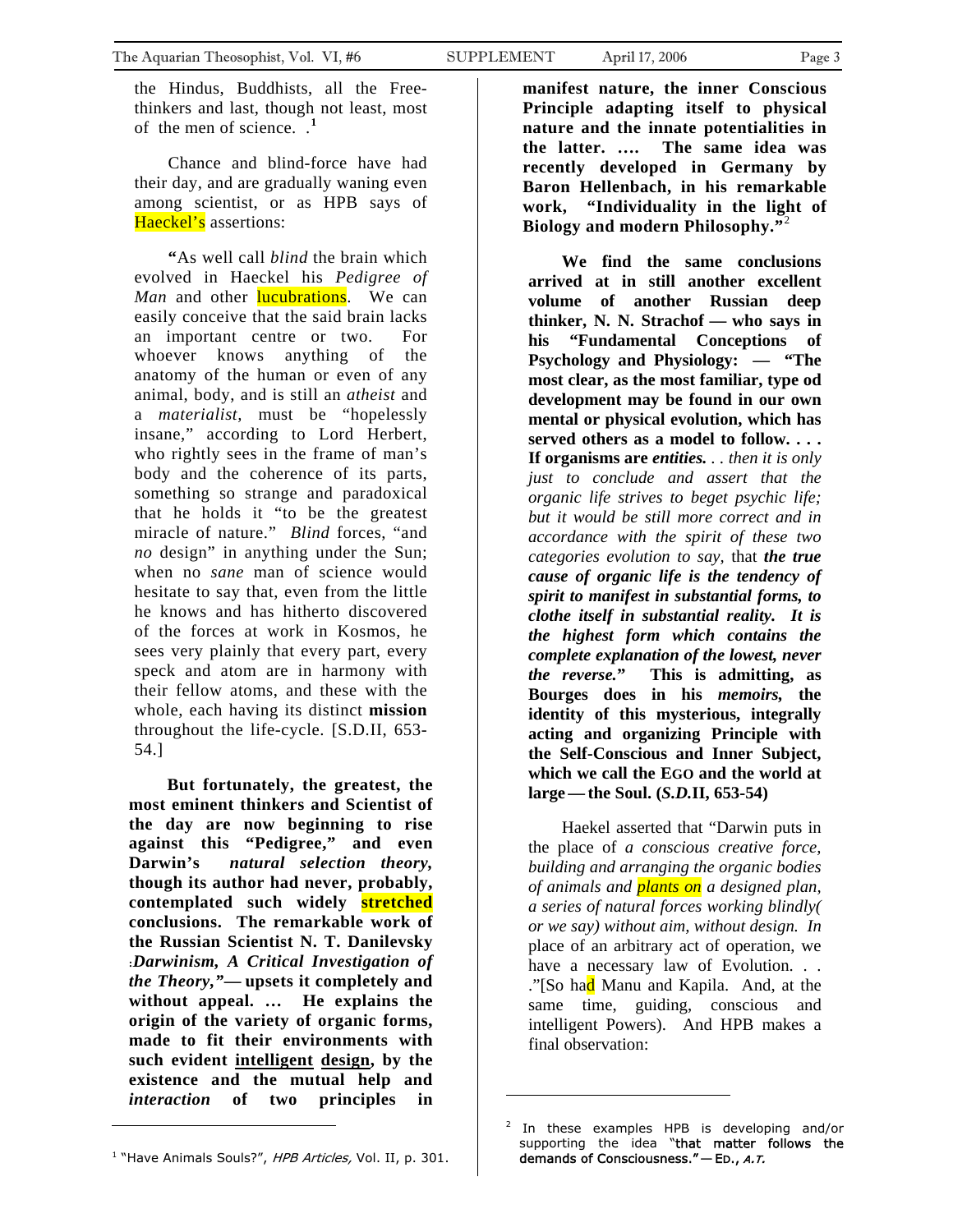To which, unabashed by this scientific farrago, Occultism replies: In the course of Evolution, when the physical triumphed over, and nearly crushed under its weight, spiritual and mental evolutions, the great gift of *Kriyasakti* remained the heirloom of only a few elect men in every age. . . . Spirit strove vainly to *manifest itself in its fullness in purely organic forms (as has been explained in Part I of this Volume),and the faculty, which had been a natural attribute in the early humanity of the Third Race, became one of the class regarded as simply phenomenal by the Spiritualists and Occultists, and as scientifically impossible* by the materialists.*.* 

In our modern day the mere assertion that there exists a power which can create human forms ready-made *sheaths* for the "**conscious monads" or Nirmanakayas of past Manvantaras to incarnate within is, of course, absurd, ridiculous! That which is regarded as quite natural, on the other hand, is the production of a Frankenstein's monster,** plus moral consciousness, religious aspirations, genius, and a feeling of one's own immortal nature within one's self — by "physicochemical forces, guided by blind Almighty Evolution (Haekel's *Pedigree of man*). As to the origin of that man, not *ex-nihilo , cemented by a little red clay, but* from a *living divine Entity consolidating the astral body with surrounding materials — this conception is too absurd even to be mentioned in the opinion of the materialists.* **Nevertheless, Occultists and Theosophists are ready to have their claims and theories — however unscientific and superstitious at first glance — compared as to their intrinsic value and probability, with those of the modern evolutionists. Hence the esoteric teaching is absolutely opposed to the Darwinian evolution,** *as applied to man, and partially so with regard to other species.* **(***S.D.II,* **653)**



### The Path to **CONTENTMENT**

#### SAM BIVINS

Two and a half thousand years ago, the Greek philosopher Socrates spoke of the dual nature of pleasure and pain, saying, "They won't both come to us at the same time, but if we run after one of them and grasp it, we are practically compelled to grab the other; they are like two creatures attached to a single head."

 Our desire for happiness is the driving force behind most of our decisions, whether the decision is to buy a sports car, or spend the extra 39 cents to super size that combo meal. In fact, if the Declaration of Independence is to be believed, our desire for happiness is surpassed only by our will to live and need for freedom.

 But *are* we happy? I think the great Socrates would respond with a resounding no. After all, if pleasure and pain are so inextricably woven, happiness and its negative counterpart are on at least equal footing when it comes to that same opposition. And those of us who go looking for happiness in the material and earthly senses never find lasting pleasure because of that contradictory nature. For instance, if my father, in the throes of a midlife crisis, buys that classic Mustang he's dreaming of, he must reconcile his temporary feeling of elation with the sinking feeling in the pit of his stomach when he looks in his wallet…and at the disapproving expression on my mother's face.

While mundane, this example illustrates one of the main problems with what we call happiness—the fact that it is temporary. But if happiness is fleeting, what is it that we should pursue?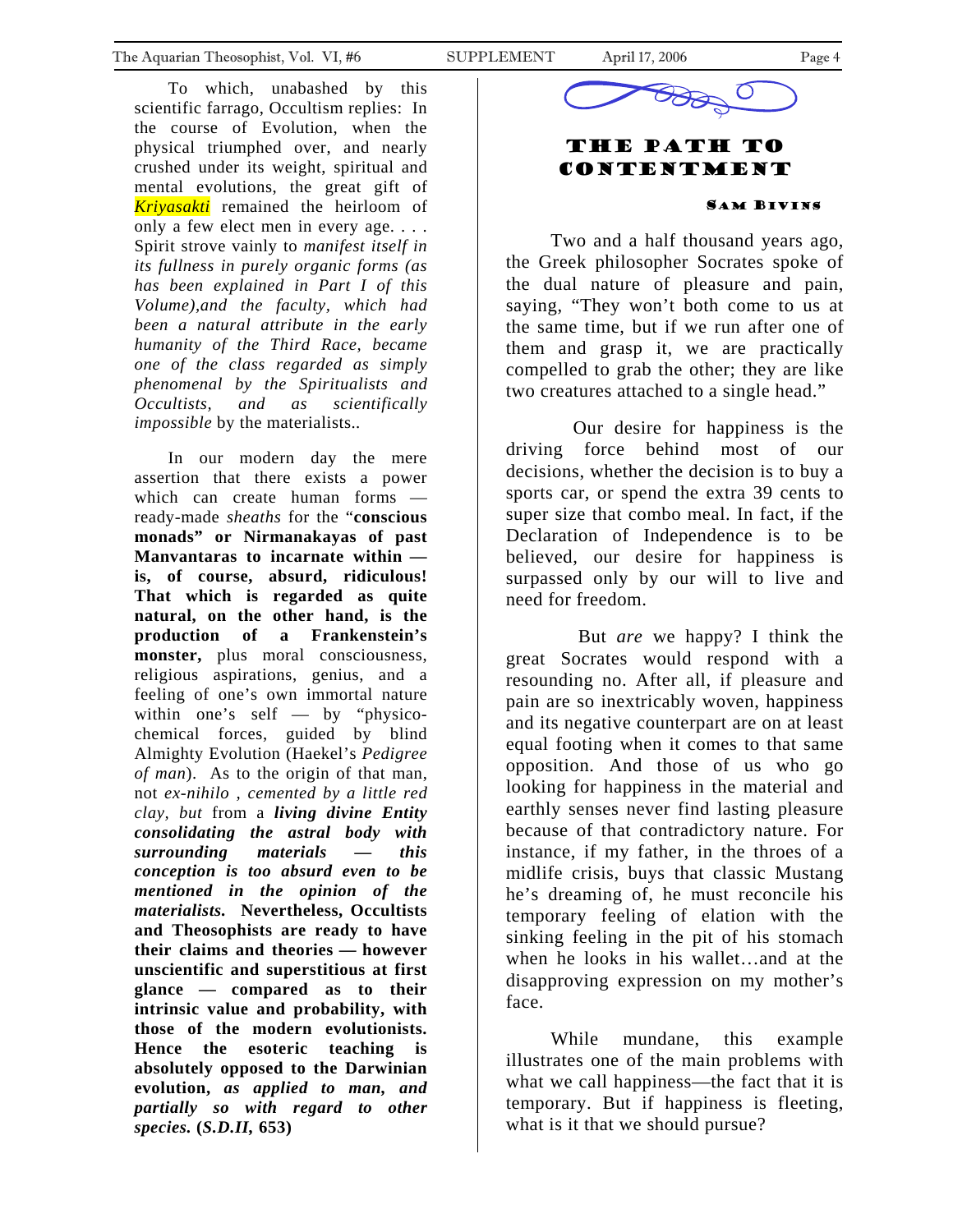<span id="page-4-0"></span> The answer is contentment. More than just a fleeting feeling, contentment is a stable state of mind; a recognition that one's material, emotional, and spiritual needs are fulfilled. Rather than focusing on the future, it is concerned with the here and now. Paradoxically, those of us who obsessively seek joy will never find it, but emotionally and spiritually impoverish ourselves, while those who desire contentment will find it far more powerful than a brief moment of pleasure. As Plato said, "Contentment is natural wealth, happiness is artificial poverty."

We must not, however, think of contentment as an excuse for passivity—it is more about recognizing what is needed, fulfilling that need, and deriving satisfaction from that fulfillment. Furthermore, the contented man examines all aspects of his life to ensure their balance, as this equilibrium is the very nature of contentment.

And when this equilibrium is achieved, how can we maintain it, yet grow in our fulfillment? A tale from the Hindu Upanishads gives us an answer: "A servant was walking along a path, when he chanced upon a banana peel lying in the road. 'Ah,' he thought, 'but for my good karma, I might have fallen. Perchance another would not be so blessed.' So he tossed the peel into a little stream to feed the fishes in the river below. For his humbleness and for his brotherhood, the servant was rewarded by Karma in his next life. Then a noble came upon a banana peel in his path. He said to himself, 'Every man reaps in the future the fruits of all his acts. If I take this peel from the pathway, I shall have done a deed of merit, and be rewarded by Karma in my next life.' He carefully removed the peel, and in his next life…was born into a lower caste.

Is it not strange that, though both the servant and the noble did almost exactly the same thing, their outcomes were so different? When we examine their motives, these different outcomes become immediately less surprising. Whereas the noble desired personal pleasure in a later life, the servant sought only to ease the lives of those around him. Pursuing *this* course of action will allow us to achieve greater degrees of personal and spiritual fulfillment.

Very few of us are truly like the servant, and it will take much work and thought to bring ourselves out of the selfserving notion that we must strive to be happy rather than simply satisfied. Although the line between happiness and contentment may at times seem blurred, it is of critical importance. The pursuit of happiness ultimately leads us to an earthly and material sorrow, but the path to contentment lies not in the fulfillment of what we want, but in the realization of how much we already have.





CORRESPONDENCE

Greetings from the heart of Zululand: — .

I am presently in the port town of Durban, the largest harbor in Africa. Durban is a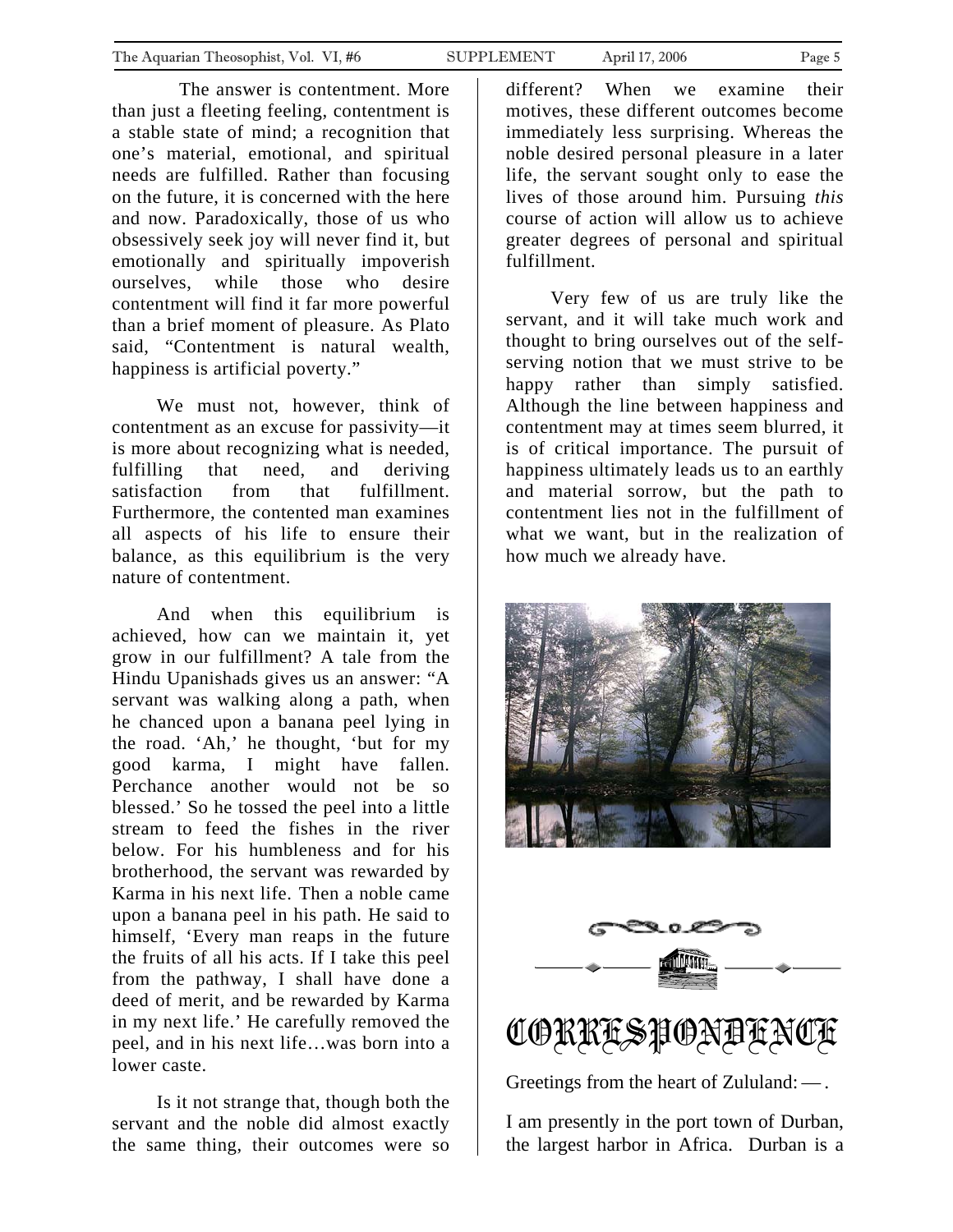cosmopolitan city. You can stand on a corner and hear conversations in Zulu, Affrikaans, and English at the same time. Here three cultures meet:. The Indians, brought over a hundred years ago to work the sugar cane fields;, the English, and the Muslim. I have seen more women completely veiled in Durban than any place else.

All of the interior is the homeland of the Zulu tribe, who have the reputation of being the fiercest warriors in Africa.

Rising from the coast for a hundred miles inland, the huge rolling, grassland hills of Zululand invite fantastic views. This is a semitropical climate, and the ample rain keeps everything green.

The Zulu, a fine looking people, are transitioning into modern life. Some still live in mud-walled, round huts, with thatch roof. Others live in simple cinder block structures. Most are festively painted.

They do not live in crowded villages, instead they live on spread out plots, each growing corn and a garden.

Most of these rurals do not participate in the money economy, instead living more of a traditional cattle raising life. I rented a car and drove through these back lands on the dirt, and sometimes after a tropical downpour, mudholed roads. The Zulu seems to have a "sunny" disposition, as they chatter together

They always wave to the tourist as he drives by. Besides visiting beautiful beaches, I saw the Drakensberg Mountains, The home of dragons and goblins. These mountains inspired J.R. Tolkien to write t*he Lord of the Rings*.

Also visited game parks where there live lions, elephant, giraffe, lots of zebra and impala. Hippos and crocs in the rivers. Also, lots of rhinos. As I drove up

the dirt track I saw two huge Black Rhinos coming my way. For such large animals they seems to be light on their feet as they clipped along. They were headed right for me!

I didn't quite know what to do. So I stopped and they passed right by.

I stay in hostels, where it is always easy to meet people, share experiences, and meet travel companions.

Soon I return to Cape Town, one of the most **beautiful coastal** towns I have seen. Backed by Table **Mountain, it** is full of colonial charm. There I will rent another car and continue my travels.

Cheers,

Robert Redding

#### **Dangerous Africa**

Hello Jerome

Always good hearing from you.

There are a couple of other items that I did not mention in my first message. No one swims in the rivers of Africa. The Nile crocodile, the largest of which grow to 18 feet, kill thousands of tribesmen every year. A woman doing the family wash, a man fishing, kids playing in the shallows — suddenly they're gone, and they never come back.

 When one is hiking, it is always a good idea to watch for snakes. Of course the cobra, especially the spitting cobra, is dangerous. The snake that kills the most people is the Puff Adder, which likes to coilup on sandy footpaths. They are a lazy, fat snake, and will not move when humans approach. Thus they are often stepped on. Their large fangs deliver a tremendously painful bite. Some venoms attack the blood, some the nerves. Adder venom eats away human flesh, essentially predigesting the victim.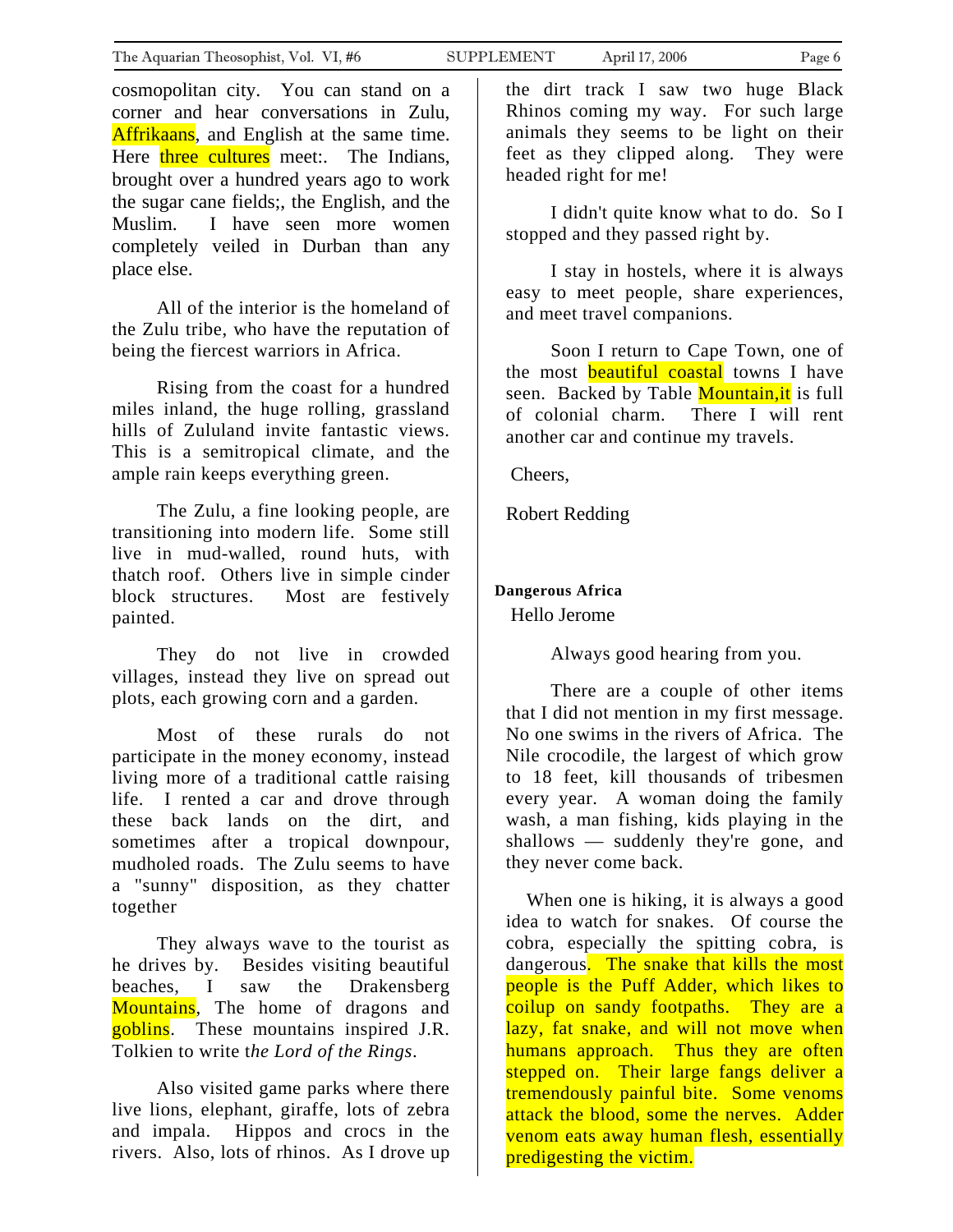But by far the most feared snake in Africa is the Black Mamba. This long, thin, fast-striking animal has a fantastic 1- 2 punch. It is the fastest snake in the world (13MPH top speed) and can easily outrun a human. Also, its venom is the most powerful. One drop will kill 7 large horses. So if you cross this nervous, irritable reptile in the wild, it just might chase you down and bite you to death.

 I have come across the Black Mamba in the wild. Once in Kenya, Gloria and I were coming back from a game park in our rental car. In a small village I saw a tight group violently throwing stones. I stopped and approached the mob. I thought they had discovered a robber, for villagers will stone a thief, sometimes to death. But they had cornered a Mamba where two walls came together, and they were all releasing their hatred of the animal. All there knew of someone killed by a Mamba. After the snake was long dead, the young men built a fire and roasted it until it was dust, as they gleefully danced around the fire.

Another time...8 years earlier, also in Kenya. Ihad hooked up with Don

— (originally from Detroit) — at the notorious Iquiba Hotel, in the heart of the Nairobi red light district. He spoke Swahili fluently And traded for tribal artifacts that he smuggled into the US.

 We hung out across the street, at the equally notorious, always open, Green Door Bar. . Here the barman dispensed drinks from inside an iron bar cage. This not only protected the bar area from flying beer bottles, but prevented louts from jumping the bar, when things got really wild, and looting the merchandise. At the opposite end, the Green Door stood wide open. Actually it was rotting on it's hinges as it had never been closed in 18 years.

For a weekend fun trip we decided to zip up to Lake Boringo and look for crocodiles. Why we felt the need to find crocodiles, I do not now remember. When we got there we borrowed a dug out canoe from a native and paddled to a large island. There we set up our tents and spent the night. The next day, while we sat on a rock, drinking our morning coffee, a Black Mamba crawled through our campsite and disappeared down a mice hole. After awhile, we carefully packed up our gear, and pushed off. We never did see any crocodiles.

Nevertheless, it is still the mosquito that kills the most people in Africa  $\overline{\phantom{a}}$   $\overline{\phantom{a}}$ million every year die of malaria.

 I am now back in Cape Town, where the big winds of **fall** are starting to blow. I have my car now, and have been investigating cove beaches, nude beaches, penguin colonies, granite headlands thrusting out into the ocean, mountains all under the Southern Cross.

I drove down to the very tip of the Cape of Good Hope, one of the most famous "corners" of the world. The rocky headlands, the polar generated swells, the fickle winds, winter storms-- all create heavy seas which have made this one of the great ship graveyards of the world.

 I have just spent a couple of days in wine country, around the town of Stellonbosch. Rolling hills of vineyards are platted between mountain peaks. The wineries, hidden under huge oaks, are old Dutch farm buildings set up against the hills and in vales.

Cheers Robert Redding



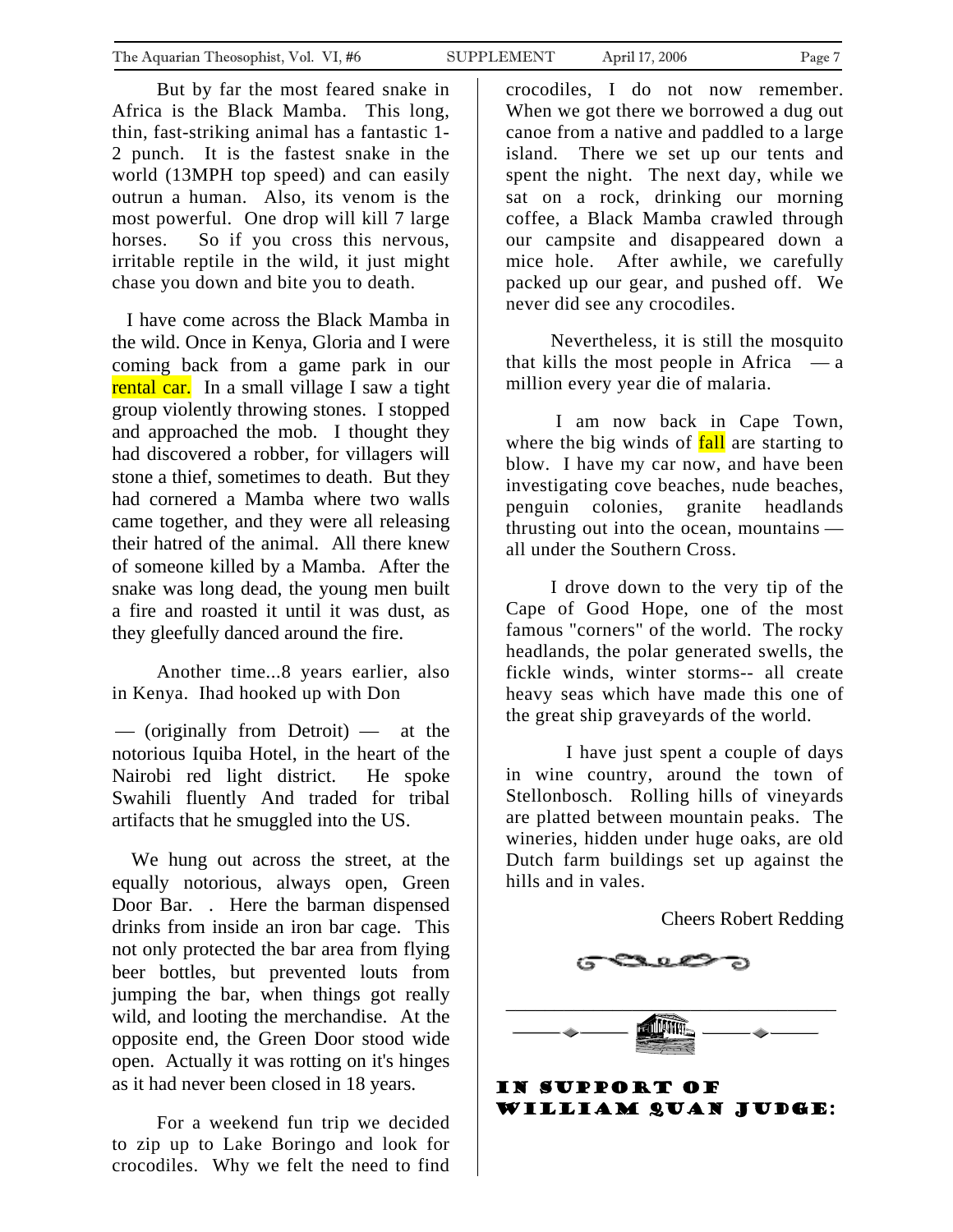Greetings: — Recently, I've been searching for what it is, lurking in the  $>$ back of  $>$  mind that is most disturbing to me, about this state of affairs regarding the negatively **scewed** memory of W.Q.J. within the Adyar T.S.

It finally came clear: As devious as it is to have deliberately maligned Mr. Judge, it is far worse in the process, to have made the message questionable. For this I think is the effect of calling into question his personal integrity. Many have studied his works for decades and would probably agree that he was the first to ignore any kind of personal attack.

Like HPB, his concern was the solemn duty with which he had been entrusted by the Great Lodge of Bodhisattvas.

Those who were not fooled by their own ambition and **susceptibilities** to the behests of others, knew well that there rarely existed such a conduit for wisdom and compassion. Even those who were failures, in that they were fooled by their own ambition and were susceptible to the behests of others, ultimately **admitted** their errors. The fact that these statements, which have been recently re-published, were not immediately made of the highest importance by Adyar, once these admissions became known to them, is a gross error. It is this kind of lack of integrity, which must have been perceived early on by HPB, as she points out in her own hand, and which announced her separation from Adyar, as well as the Master's. ,,,,, For those of you reading this, as well as previous documentation regarding this issue, and are still confused or in a state of simple disbelief that such devisive and according to human needcriminal, could happen, since the Society of the name Theosophical was no longer an organ of those who founded it, such that it could no longer continue to dispense therapeutics into the world, and was therefore no longer within the umbrella definition of Theosophical; need to take a breath, and dare to believe, in this instance, that what their physical senses are telling them is true.

**Frankly, this** would not be difficult for them had they known that there was a Genuine outpouring through HPB and Judge to be continued by Robert Crosbie, that when followed would have allowed all of this to be glaringly obvious.

However, as criminal as the Adyar Society was and is, they  $-$  students of todays Adyar, — must be responsible for allowing themselves to be led astray..

Propriety says that they should admit their gullibility, as difficult as that may be.

After all, eating crow is never pleasant. But the sooner this is done perhaps the sooner there will be a larger body of students to whom can be given more of what they then will deserve. Also, they should not demure in their admission, for they owe such as William Quan Judge a

Great deference. Theirs should be on the order of these letters to the editor of various Theosophical publications, with as much clarity as to their new position as possible. For their admission is similar to a doctor who, having done a complete review of all biopsies, imaging and blood tests, and having misdiagnosed cancer, ultimately realizes his error. Such awful consequences for the one patient, and how much larger on an enormous world -size scale for the oversight of which we are speaking. For that was the effect of those who fell in the past, some 110 years ago, and the consequences of such a fall.

>. . . . . Having said all of this, HPB once said that a 100 failures are not as important as the quickness with which one stands up again. She always held a hand out to others, as did WQJ, for others Karmic opportunity on the Path.

They new full well that a moments introspection can alter any shadowy way and bring them into the sunlight.

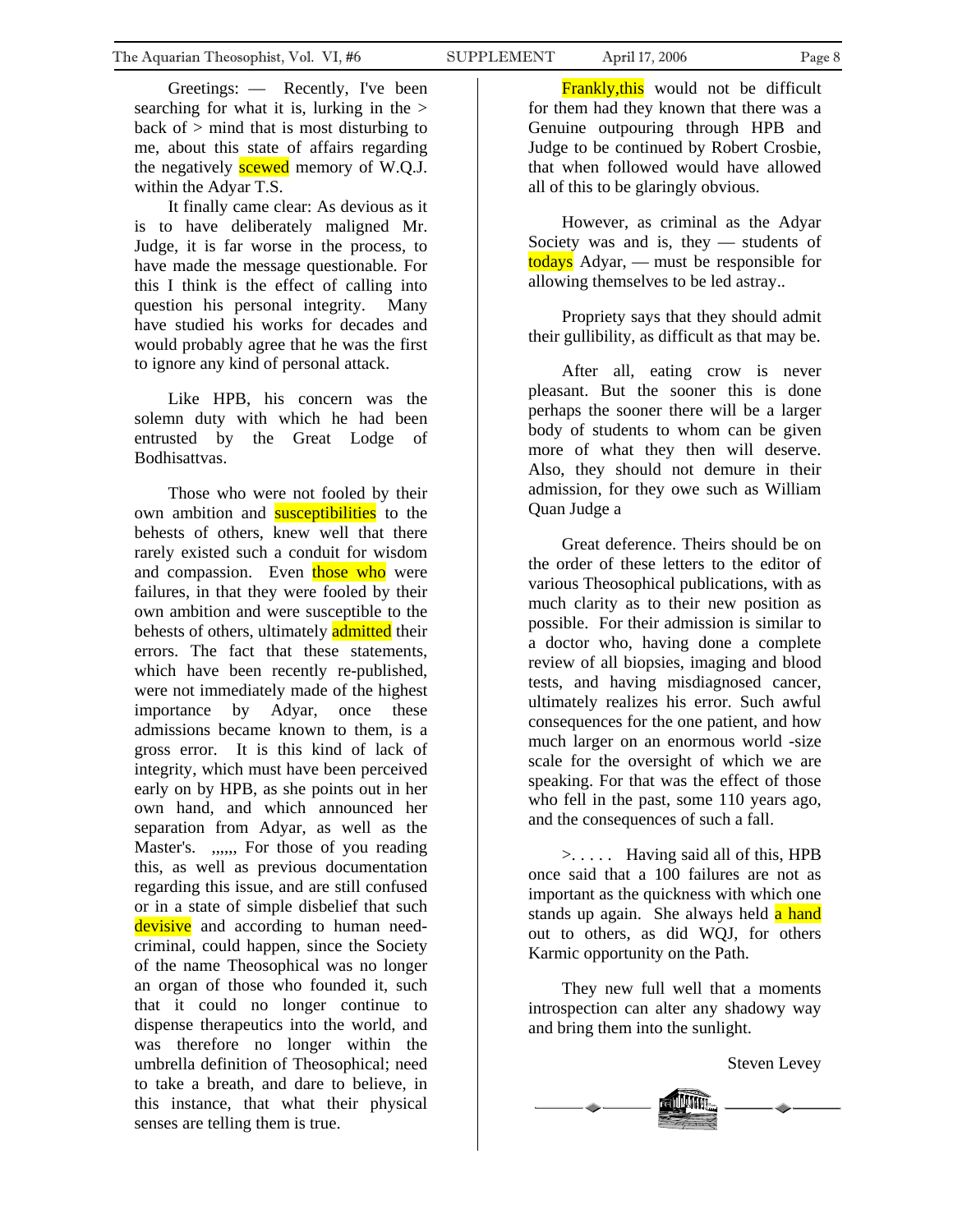<span id="page-8-0"></span>The Aquarian Theosophist, Vol. VI, #6 SUPPLEMENT April 17, 2006 Page 9



APR MAY JUN 06 **<sup>S</sup>UNDAYS 7– 8** *<sup>15</sup>* **PM**

#### **APRIL**

2 Karma – The Ethical Law of Causation

*Karma is an unerring tendency in life to restore harmony* 

9 Intelligent Design – Man, God or Nature? (talk) *2000 year-old Buddhist ideas are now being studied by science* 

#### 16 The Symbolic Christ

*The symbol of the Cross was used in the rites of initiation* 

23 The Tree of Life (talk)

*A symbol for the underlying unity, order and intelligence of the universe* 

30 Intelligence in Nature – Thought in the Amoeba

 *The Logos is a mirror of the Divine Mind, & the Universe of the Logos* 

#### **MAY**

7 White Lotusa H.P.Blavatsky – a True **Benefactor** 

 *Commemorative meeting devoted to the Life & Work of H.P.Blavatsky* 

14 The Transmigration of Life Atoms

 *Are life atoms, life after life, drawn by karma to the same individuals?* 

21 The Mysteries of Spiritual Beings (talk)

*Adepts, Sages and Mahatmas – fevered inventions or facts to the initiated?*

28 The Pantheists – the source of Pantheism

 *The concept of a general Spirit-Soul pervading all Nature is one of the oldest* 

#### **JUNE**

- 4 Is Utopia possible? (talk)
	- ۞ ۞ ۞ *All conceptions of the perfect society involve transforming man himself*
- 11 **Instinct, Intuition and Reason**

 *Reason develops at the expense of instinct; intuition is the Sage's guide* 

- 18 Giordano Bruno : Martyr Theosophist (talk)
	- *Far ahead of his time, he spoke of an infinity of worlds in infinite space*
- 25 The ULT : *Special Commemorative Meeting Its work for humanity in today's*

 *world* 

#### Meetings are free & open to all



Tube to Paddington or Lancaster Gate or Buses 7, 15, 23, 27, 36 or 205

## **United Lodge of Theosophists**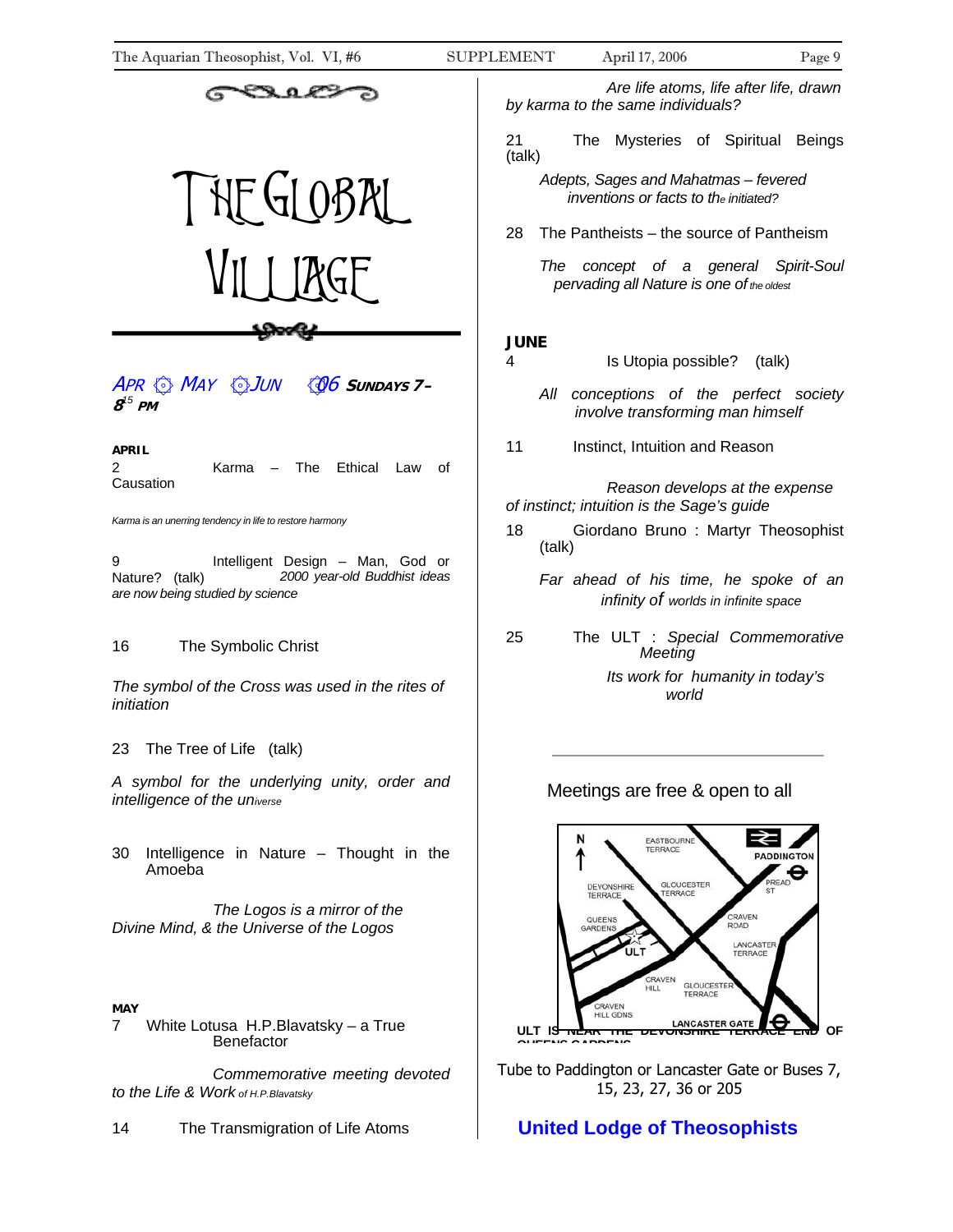#### **62 Queens Gardens London W2 3AH**

**020 7723 0688 [www.ultlon.freeserve.co.uk](http://www.ultlon.freeserve.co.uk/)**

# **THEOSOPHICAL**



The essence of the world's ethics, gathered from the teachings of all the world's great reformers… Confucius, Zoroaster, Laotze and the Bhagavad Gita, the precepts of Gautama Buddha, and Jesus of Nazareth… as of Pythagoras, S to play the product of the Play of the Play of the Play of the Play of the Play of the Play of the Play of the<br>Second the Play of the Play of the Play of the Play of the Play of the Play of the Play of the Play of the Pl

# **Enquiries about theosophy are invited**

**Regular meetings are open to the public**

- $\bullet$  Talks and discussion on Sundays 7  $8^{15}$  pm
- $\triangleleft$  Study group Wednesdays 7  $8^{15}$  pm
- ♦ Reference library at the Paddington centre

♦ Free Correspondence Course by post or email

l email **[tcc@clara.co.uk](mailto:tcc@clara.co.uk)**

The ULT is an association of students studying theosophy; it

has little formality & is not affiliated to any theosophical body.

"Our effort is to disseminate among Theosophists the idea of

unity regardless of organization." *the founder of ULT* 



New Places for Spanish Study

EAST LOS ANGELES Martes: 6:30 p.m. a 8:00 p.m. 6641 Easton Street, Este de Los Angeles, Ca. 90022 Entre Wittier Blvd. y Olympic cerca de, Garfield Ave. Tel. (323) 264 4065 Llamar entre, 4:00 p.m. y 6:00 p.m.



*United Lodge of Theosophist 3766 El Cajon Blvd San Diego, Ca 92105*  (619)283-0142

E-Mail: jim2sal@aol.com Sundays 10:45-12Noon Theosophical Book Center Wednesdays—11a.m.-1p.m. Wednesdays: 12 Noon to 1p.m. Psychotherapy of *BhagavadGita* Fridays: 7p.m. to 8:30 p.m. Basic Theosophy

# Sarasota, Florida Theosophy Group

Meets Weekly on: WEDNESDAYS:—7 - 8:15 P.M.  $SUNDAYS$   $-11 AM-12:30 PM$ 

We are a very friendly group of students with various religious and philosophical backgrounds. Our goals are to discuss and understand the universal truths of Theosophy.

On Wed. nights we are studying, *The Ocean of Theosophy* by W.Q. Judge, and on Sunday mornings we're discussing *Isis Unveiled* by H.P. Blavatsky and *Light On The Path* by Mabel Collins.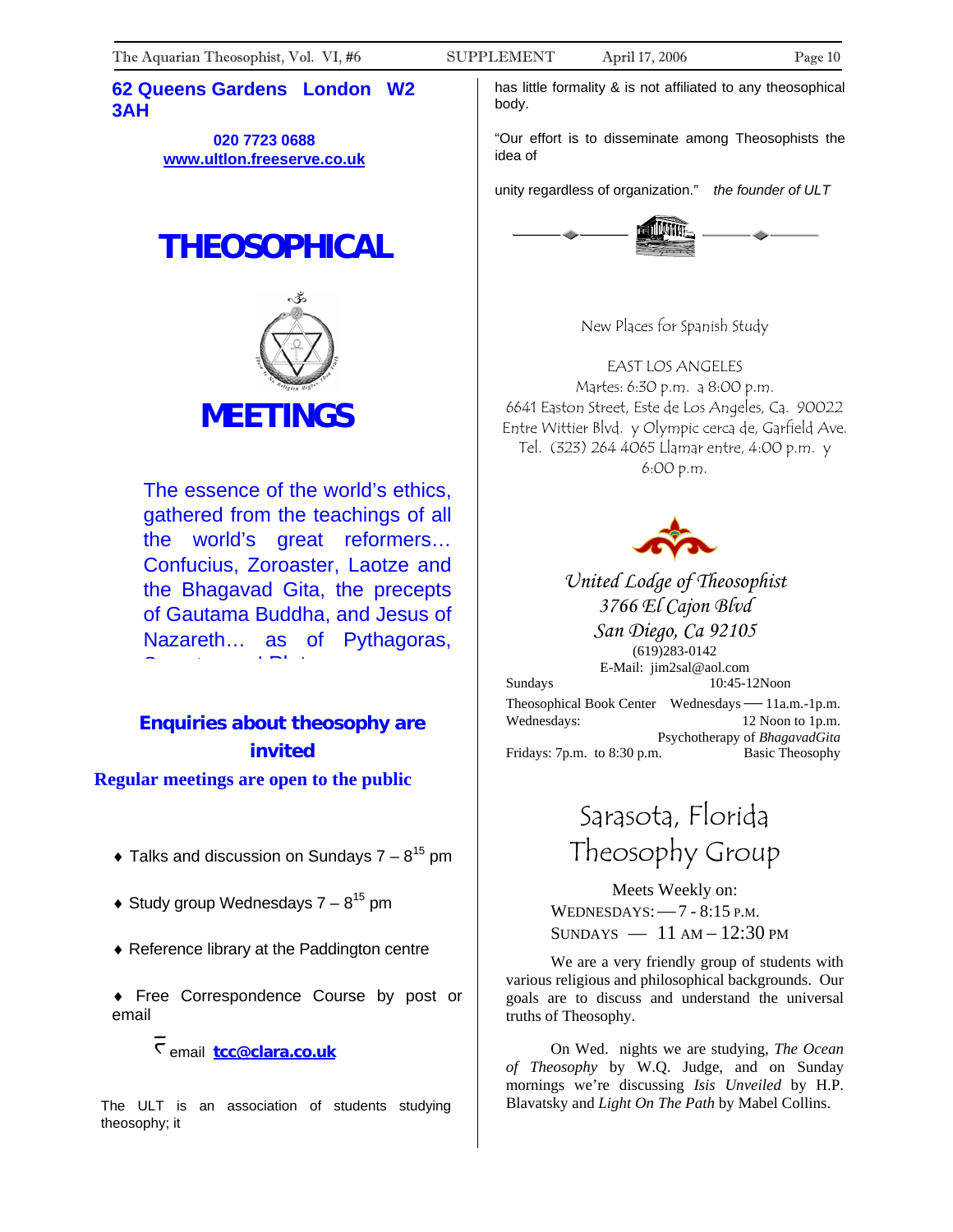Our address is: 2700 S. Tamiami Trail Suite#11B, Sarasota, Florida 34239 and our phone number is: 941-312-9494.

http://www.theosophyusa.com

941-349-5151

Please feel free to call Bob Waxman if you need any additional information.

United Lodge of Theosophists

1917 Walnut Street Philadelphia, PA 19103 All welcome No collections

#### United Lodge of Theosophists

Robert Crosbie House 62 Queens Gardens London W23AH, UK

Tel +(44) 20 7723 0688 Fax +(44) 20 7262 8639 Contact us: [ult@ultlon.freeserve.co.uk](mailto:ult@ultlon.freeserve.co.uk)

MEETINGS **ON SUNDAYS 7 PM**

#### **United Lodge of Theosophists 62 Queens Gardens London W2 3AL**

j



 **020 7723 0688 www.ultlon.freeserve.co.uk**

#### **Karma & Reincarnation**

The twin doctrines of Theosophy, a mode of living common to the great sages, adepts and Masters who live by *the Great Ideal* - to benefit humanity.

#### **One humanity, one goal, one Truth**

Universal Brotherhood means unity through diversity and mutual respect; its absence is the cause of violence and suffering.

#### **Individuality and Interdependence**

"We should aim at creating *free* men & women, free intellectually, free morally, unprejudiced in all respects, and above all things, *unselfish*."

**"the rational explanation of things…"** H.P.Blavatsky, a great Occultist of the modern age

#### **All welcome to study Theosophy**

- $\bullet$  Talks & meetings  $\sim$  discussions with questions
- Study Group Wednesdays 7pm from Oct  $6<sup>th</sup>$ Bhagavad Gita & Fundamental Theosophical studies
- **Correspondence Course by post or email**  $\overline{C}$  contact ULT at correspondence@clara.co.uk



From the Writings of HP Blavatsky & WQ Judge Interactive Study Class Every other Sunday 10:30 — 12:00 Located at: NY T.S 240-242 F 53rd Street,  $NYC, NY$  (Bet.  $2^{nd}$ &3 $^{rd}$  Ave.) Contacts: [Http://www.geocities/theosophycircle/](http://www.geocities/theosophycircle/)  [Tmwriters@mindspring.com](mailto:Tmwriters@mindspring.com) [David@broadviewnet.net](mailto:David@broadviewnet.net) [Amedeo@optonline.net](mailto:Amedeo@optonline.net)  Phone: David - (718) 438-5021

Amedeo – (973) 697 – 5938 Classes are free and open to all

THEOSOPHY HALL 347 East 72 Street New York, NY 10021 (212) 535-2230 E-mail: [otownley@gmail.com](mailto:Uotownley@gmail.comU) All meetings are free. No collections, fees or dues. Discussion — Multi-Media Monday Night 7:30-9:00pm

Investigation of the unexplained laws of Nature, and the psychical powers latent in man.

Free Study Materials Provided

- Meditation & Raja Yoga
- Dreams and the Dreamer
- Karma and Reincarnation
- Places After Death
- Spiritual and Psychic Realms
- A Relationship with God
- Science and Psi Phenomena THEOSOPHY HALL
- 347 East 72 Street, NY NY 10021 Doors Open at 6:45PM Phone: (212) 535-2230 Refreshments Served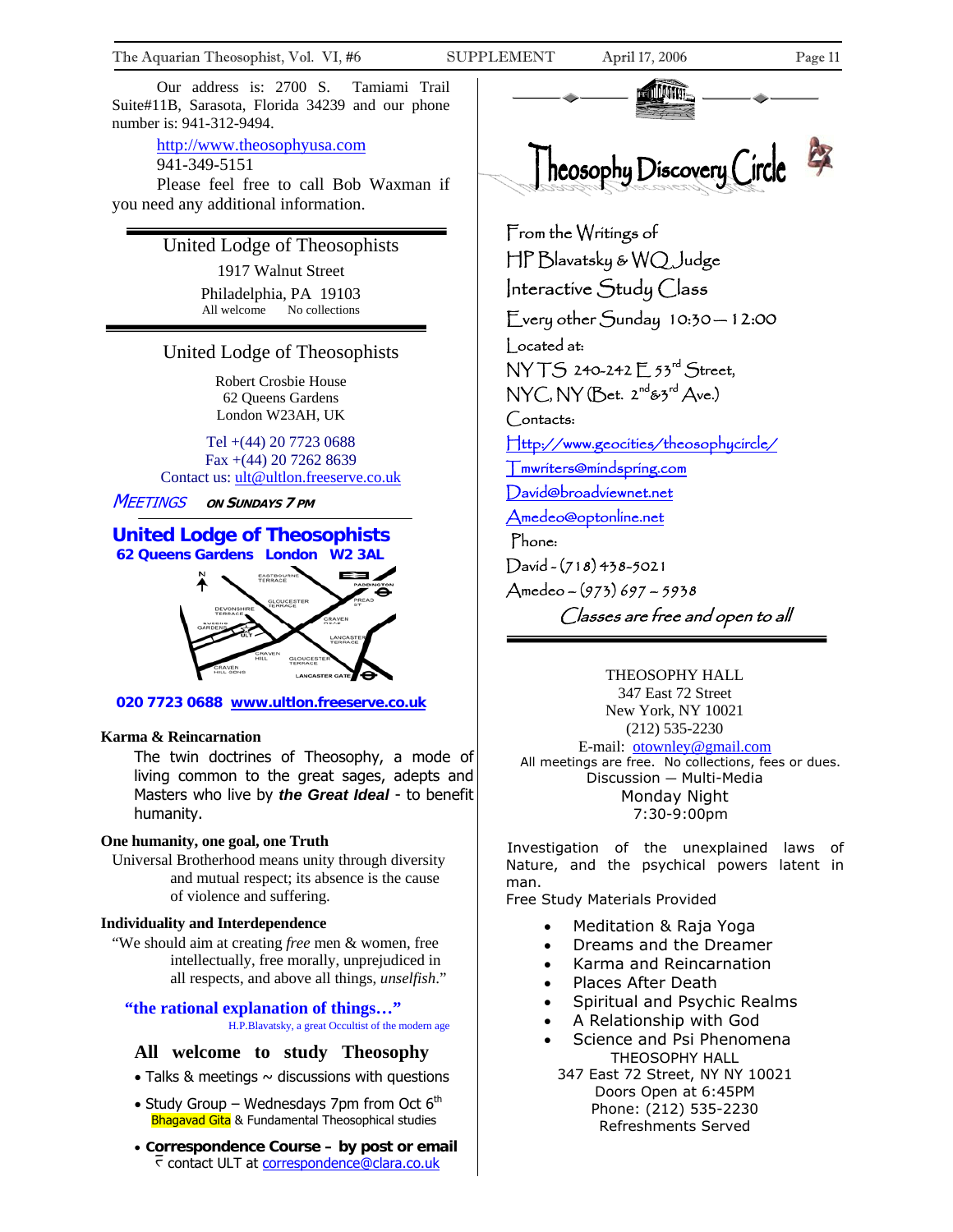Current topics: Contrasting ancient theosophical teachings with the standard scientific view of the world, and current psi phenomena. Including distance viewing, crop circles, remembering past lives, etc.

Texts include The Secret Doctrine, Isis Unveiled and other original Theosophical sources.  $\frac{1}{2}$  ,  $\frac{1}{2}$  ,  $\frac{1}{2}$  ,  $\frac{1}{2}$  ,  $\frac{1}{2}$  ,  $\frac{1}{2}$  ,  $\frac{1}{2}$  ,  $\frac{1}{2}$  ,  $\frac{1}{2}$  ,  $\frac{1}{2}$  ,  $\frac{1}{2}$  ,  $\frac{1}{2}$  ,  $\frac{1}{2}$  ,  $\frac{1}{2}$  ,  $\frac{1}{2}$  ,  $\frac{1}{2}$  ,  $\frac{1}{2}$  ,  $\frac{1}{2}$  ,  $\frac{1$ 

The Bhagavad-Gita Wed. Night — 7:30-8:45

Free Study Materials Provided

The ancient psychology of the East and its application in this "era of Western Occultism."

SPANISH STUDY CLASS "Ecos del Oriente", by Wm.Q. Judge

Meets the first two Wednesdays of the month

THEOSOPHY HALL 347 East 72 Street, NY, NY 10021 Doors Open at 6:45PM Phone: (212) 535-2230

THE UNITED LODGE OF **THEOSOPHISTS** "Maitri Bhavan" 4, Sir Krishna Rao Road, Near Lalbagh West Gate, — Basavanagudi, Bangalore-560 004.

# THEOSOPHY

#### *Secret Doctrine Classes*

Sunday 10:30am - 12:00

Theosophy Discovery Circle, New York City

240-242 E. 53rd St [between 2nd &  $3^{rd}$  Ave.]

Monday 7:30 to 9 pm

New York ULT 347 East 72<sup>nd</sup> Street, NY

Wednesday 2 to 4 pm

 Antwerp ULT, Belgium Wednesday 7:30 to 8:45 pm

Los Angeles ULT

Saturday 10 am to 12 noon — The Wind Horse

Long Beach — First Saturday of every month

Wednesday  $-$  Bangalore ULT, India

Wednesday: 6p.m. — 7.30p.m. Athens 10680, GREECE 60 Charilaou Trikoupi Str — 3rd floor

#### LOGIE UNIE DES THÉOSOPHES

Loge Unie des Théosophes

11 bis, rue Kepler – 75116 Paris, FRANCE

Conferences Mercredis,  $19 h 30 - 20 h 45$ 

*Loge Unie des Théosophes Douala Camaroon B.P. 11372 Douala Localisation Ndog - Bong Heures d'ouverture: mercedi 19h – 20 h 15 Samedi 19h – 20 h 15*  Toutes les activités de la Loge sont libres et gratuites

Les reunions commencent et se terminent aux heures précises indiquées

La Loge est maintenue en activité par des participations bénévoles Tel: 40-76-72

> United Lodge of Theosophists 4865 Cordell Avenue, Suite 4 Bethesda, MD 20814 phone (301) 656-3566

> > web: www.ultdc.org

Meetings: Sundays 11 a.m. to 12 noon (Lectures followed by questions and answers, or group discussions.) ============================================

#### Den TEOSOFISKA

Ursprungliga Undervisningen

 UNITED LODGE OF THEOSOPHISTS, Malmölogen

Kungsgatan 16 A, 211 49 Malmö, tel. 0709 26 22 12

#### **TEOSOFISKA FÖREDRAG**

Stiftelsen Teosofiska Kompaniet United Lodge of Theosophists - Malmölogen Peter Bernin, Roslinsväg 6, 217 55 Malmö +46 (0)709 26 2212

hemsida: [www.t](http://www.teosofiskakompaniet.net/)eosofiskakompaniet.net

[email: redaktionen@teosofiskakompaniet.net](http://www.teosofiskakompaniet.net/)

Phoenix ULT THEOSOPHY HALL - - 77 W. ENCANTO BLVD. PHOENIX, ARIZONA 85003 Phone 602-290-0563

> PROGRAM - 2004―2005 SUNDAY EVENINGS

 7:00 - 7:45 P.M. Universal Theosophy by Robert Crosbie 8:00 — 8:45 P.M.

Study, read, question, discuss, discover,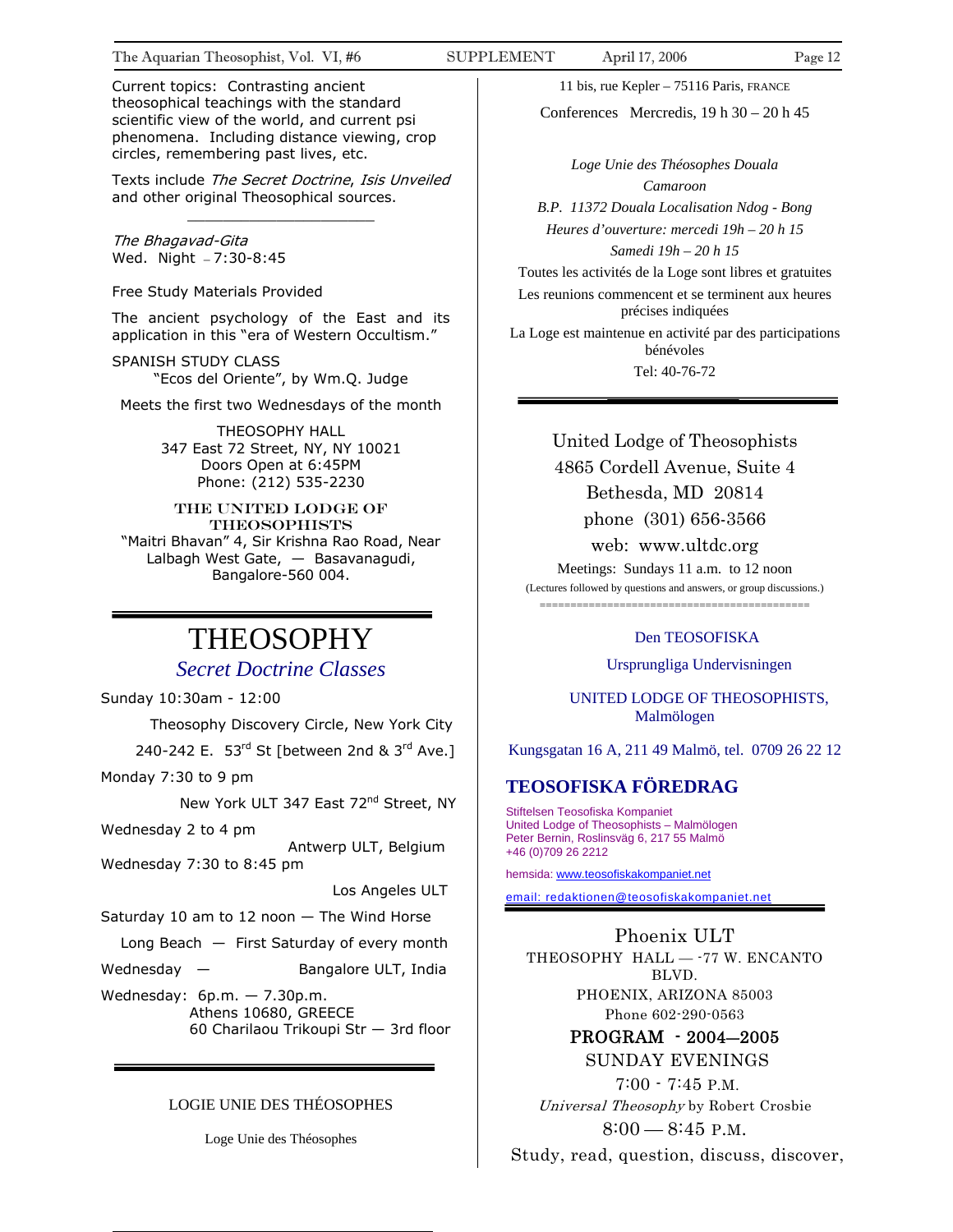<span id="page-12-0"></span>the Teaching and Philosophy of Theosophy IN:

THE SECRET DOCTRINE by H.P. Blavatsky

United Lodge of Theosophists

799 Adelaide Street London, Ontario N5Y 2L8 CANADA

Wednesday Evening 7:30 to 8:45 PM

May 4 "The Foundation of Religion" May 11 "The Moral Law of Compensation" May 18 "Karmic Agents" May 25 "The Cause of Sorrow"

June 1 "A league of Humanity" June 8 Why do we sleep and dream?" June 15 "The Creative Will

**Friday May 6 at 7:30 "White Lotus Day" Sunday June 19 at 7:00 "U.L.T. Day"** 

Sunday Evening—7:00 to 8:00 PM *Isis Unveiled* by H. P. Blavatsky

For the Summer we will be studying the *Key to Theosophy* on Wednesday evening — 7:30 to 8:45 PM

There will be no other meeting for the summer.

#### Email contact: Laura Gray at [classiccontours@sympatico.ca](mailto:classiccontours@sympatico.ca)



Desire no results which are forms of power. Desire only, in your efforts, to reach nearer to the centre of life (which is the same in the Universe and in yourself) which makes you careless whether you are strong or weak, learned or unlearned. It is your divinity; it is the divinity we all share.

Master's letter to Mr. Judge

**THE AQUARIAN THEOSOPHIST** is a computer generated magazine with a major issue and supplement each month. When received as an email attachment, it is free.

The magazine has a small hardcopy list to which one may subscribe at \$30 per year, domestic; and \$40 per year international. All international subscriptions travel airmail. The magazine is NOT self-supporting and subsists on donations to cover the shortfall. Thae address for articles, correspondence and subscriptions and/or donations is:

> The Aquarian Theosophist 245 West 33rd Street Los Angeles, CA 90007-4108 U. S. A.



## **HPB DEFENSE FUND REPORT**

**NOTICE:** Thanks to **friends of HPB all over the world, and most recently,** *Biosofia —* **Centro Lusitano,** *Portugal, The* **HPB Defense Fund has reached its goal and now stands at 10,015.87 as of April 10, 2006. Work can now proceed at a faster pace in the preparation of the MSS** 

**\$10,000.00 FUND RAISING EFFORT FOR PUBLISHING AN AUTHENTIC VOLUME I OF HPB's** *Letters.* 

Cumulative gifts as of **April 10, 2006 — \$10,01587** 

| 500.00 |
|--------|
| 50.00  |
| 50.00  |
| 200.00 |
| 50.00  |
| 100.00 |
| 250.00 |
| 50.00  |
| 500.00 |
| 20.00  |
| 20.00  |
|        |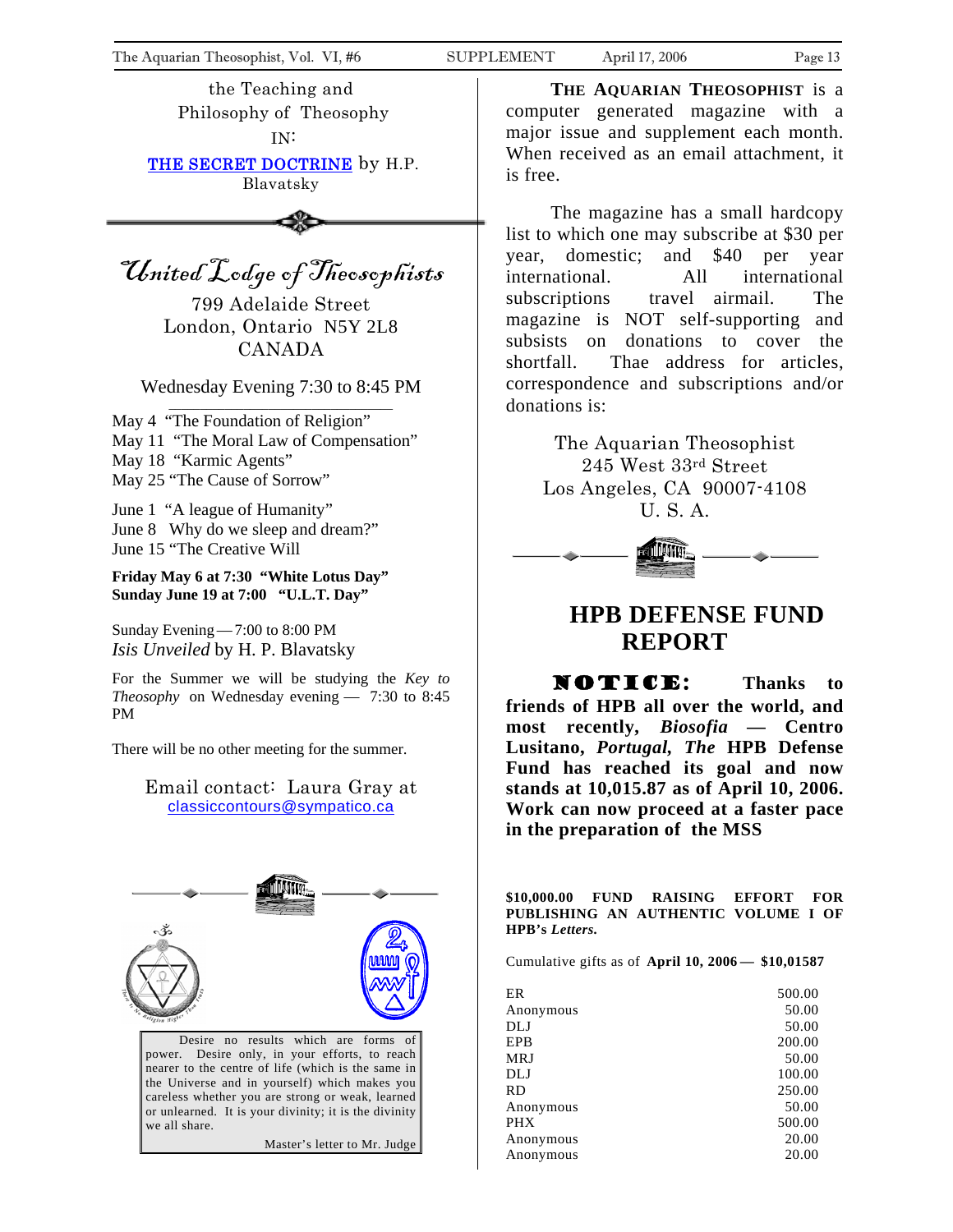| THE $\Lambda$ quarian Theosophist, VOI. VI, $\#0$ |             | SUFFLE |
|---------------------------------------------------|-------------|--------|
| Anonymous                                         | 500.00      |        |
| RD                                                | 500.00      |        |
| GR                                                | 1,248.00    |        |
| CR                                                | 50.00       |        |
| EPB                                               | 300.00      |        |
| Anonymous                                         | 20.00       |        |
| James & Sally Colbert                             | 50.00       |        |
| Anonymous                                         | 100.00      |        |
| Anonymous                                         | 25.00       |        |
| APGr                                              | 500.00      |        |
| DB                                                | 50.00       |        |
| Friends in India                                  | 100.00      |        |
| Pacific Rim Theosophist                           | 10.00       |        |
| Anonymous                                         | 25.00       |        |
| GВ                                                | 30.00       |        |
| Anonymous                                         | 25.00       |        |
| <b>GLS</b>                                        | 500.00      |        |
| ΚS                                                | 500.00      |        |
| Anonymous                                         | 200.00      |        |
| Anonymous                                         | 200.00      |        |
| A.B.                                              | 50.00       |        |
| Nati                                              | 20.00       |        |
| E.P.B.                                            | 200.00      |        |
| Anonymous                                         | 100.00      |        |
| From a lodge en Merida, Yucatán,                  |             |        |
| Seeking union for all Theosophists.               | 150.00      |        |
| Biosofia- - Centro Lusitano                       | 2,400.00    |        |
| $_{\rm CGB}$                                      | 50.00       |        |
| A friend to the historical lineage of HPB 134.23  |             |        |
| <b>Accrued Interest</b>                           | 118.64      |        |
| Anonymous                                         | 70.00       |        |
| TOTAL as of April 10,, 2006                       | \$10,015.87 |        |

 The HPB Defense Fund is specifically dedicated to the publication of an authentic Volume I of Madame Blavatsky's letters. The proposed volume will have the fraudulent letters in the current Adyar edition removed and also take note of other authors who follow the practice of mixing lies side by side with truth as if they were *equally relevant.* It is our intent to equip the student and inquirer with eyes to *discriminate* the authentic from the fraudulent, the clean from the corrupt.

 A good companion volume for an unbiased overview of the life of Madame Blavatsky. Is already in print: *The Extraordinary Life and Influence of Helena Blavatsky."* (600+ pages). This volume is by far the most readable and best documented work available. — ED., *A.T*

"She has no need of any man's praise; but even she has need of Justice." William Q. Judge

<span id="page-13-0"></span>

### **CHRISTIAN** Stagnation by an Ex-Christian[1](#page-13-0)

By C.M. Turnbull

[From *THE ARYAN Path, September, 1949* pp. 411-14.*)* 

#### By .C. M. Turnbull

I write this, not because my personal belief or unbelief is in itself of any value, but because it may help to show others that some of us in the West are becoming increasingly conscious of the terrible wrongness of our way of life.

Only we who were born and live our lives here can fully realize the tragedy that faces the West today. It is not a question of war or peace, of life and death; the very existence of the soul is at stake. We have so long played the game of robbing Peter to pay Paul that our life has become one hideous lie. We distort Christ's teaching to suit our political and social habits — there is no truth in us. We can neither openly deny Christ, nor admit the wrongness of our ways — yet our way of life and that of Christ are completely incompatible. We refuse to acknowledge the value of the teachings of other great spiritual leaders — we wallow, with incredible self-satisfaction, in the grime of our own darkness. The following words were written hastily, without thought for composition or style, and I give them as they came. They are the musings of an inevitably confused, but groping mind, the mind of one born in darkness but beginning to see and believe.

I believe in neither God Almighty, maker of Heaven and Earth, nor in the

 $\overline{a}$ 

This was written over 50 years ago, but it may as well have been written today! Even the reference to India degenerating into materialism is so applicable today.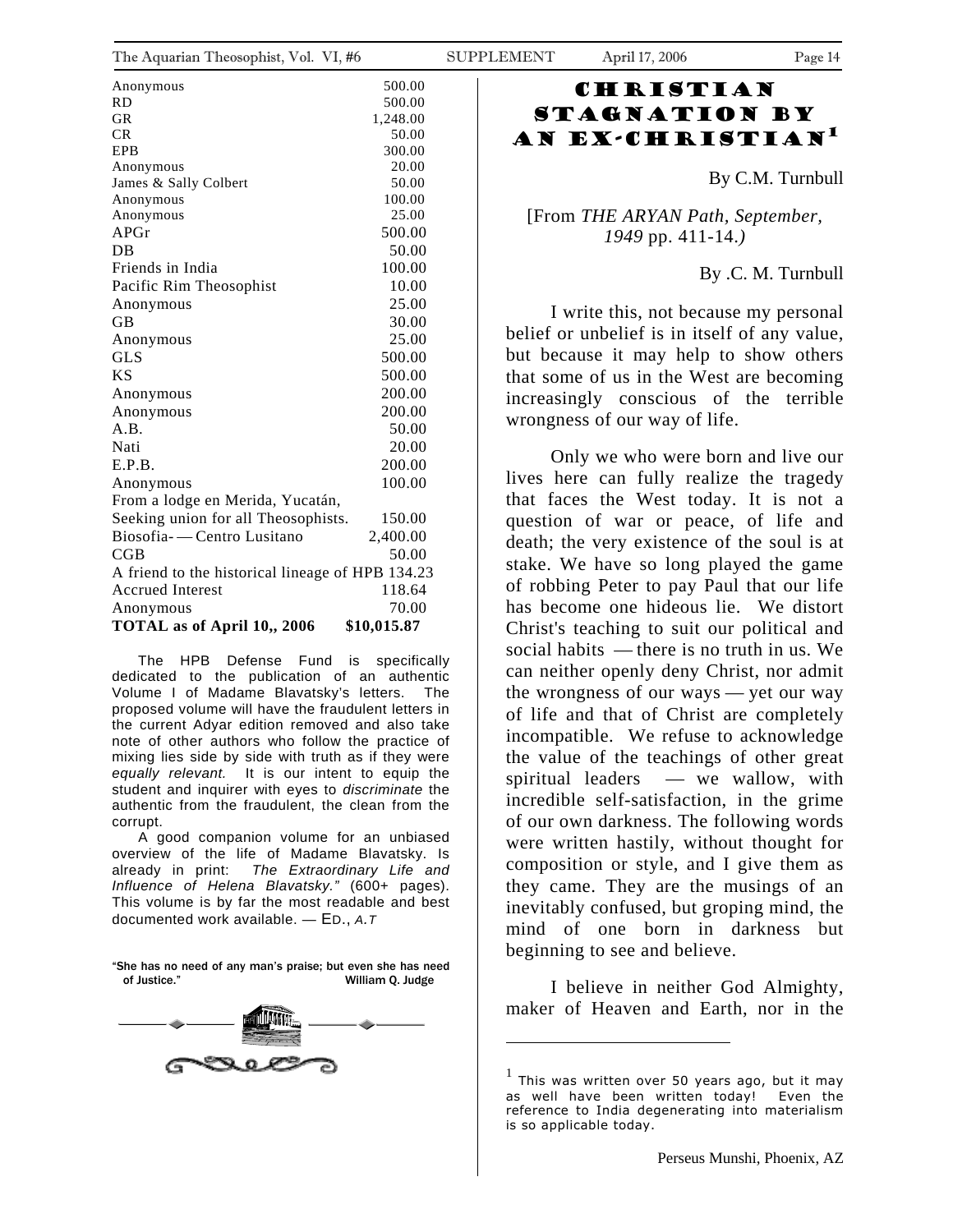"onlyness" of his son, Jesus Christ, as the creed of my Church would have me believe. Christ never taught me to say this, and I most certainly do not believe in the almighty Church that insists on my reciting these words every Sunday.

Religion, spiritual life, what you will, is virtually non-existent in the West today. It has been displaced by a morass of dogma pumped out by a dictatorial Church. Now it is the fashion for the State to control our every action. I cannot **build** a shelter for my chickens out of my own bricks, with my own hands, and on my own land, without applying to my own Government for a license. As the State controls my actions, so does the Church try to control my thoughts.

Some branches and sects of the Christian faith exercise more control than others do. I was brought up amongst people who considered themselves enlightened, broad-minded, fair, and just, yet from the earliest time that I can remember — even as not much more than a babe in arms — I have had this insidious propaganda of a dogmatic Church forcibly, yet cunningly, injected into my blood.

As soon as I could walk, I walked, or rather was walked to Church, every Sunday. I enjoyed the walk, but how I hated sitting on a hard bench listening to words I could not understand. But it came as a matter of course — every Sunday I went to Church — it was an accepted fact — as much a part of my life as eating and drinking. That it meant nothing to me was of no importance.

By the time that I was old enough to understand things better, I was well drilled and disciplined, and I accepted what I heard in Church without query. I ate, I drank; breathed and slept; I went to Church — and now I believed — just like that. Why not? No arguments were put forward against what I heard — none that came to my ears anyway. What the priest said was true — I presumed that he had some form of communication with this God Almighty.

Of the fact that there were other beliefs and theories — even inside my own Church — I was kept happily ignorant, so how should I believe otherwise than in the infallibility of this finely dressed priest, whose robes I had so long admired, and who forgave me my sins so royally?

As I said, during the early stages, my head was filled with meaningless mumbo-jumbo, but now that I was old enough to begin to think, I was taken aside regularly, and some form and shape was given to those meaningless words so firmly fixed in my mind. Then, with a number of other boys of the same age about thirteen or fourteen — to Westminster Abbey, and there a benevolent old Bishop laid his hands on my head and told me that now I was a member of the holy Church, and could communicate with the Divine and be saved.

It was at about this time that I really began to think. "Except that thou . . . (do this and do that), thou shalt be eternally damned." How could this be true? Hell would have to be many times larger than Heaven. Then there were the mission hymns that we sang on occasion, so that the "heathen lands afar" might see the light and be saved. Were all these non-Christian people to be damned too?

Such is our ignorance, even today, of other religions and beliefs that many churchgoers truly believe that there is no "salvation," no "way" whatsoever, except through the Christian Church. You just cannot be a good man or woman unless you are a Christian.

Alas, we have neglected Christ and followed our finely dressed spiritual leaders. We have so long accepted their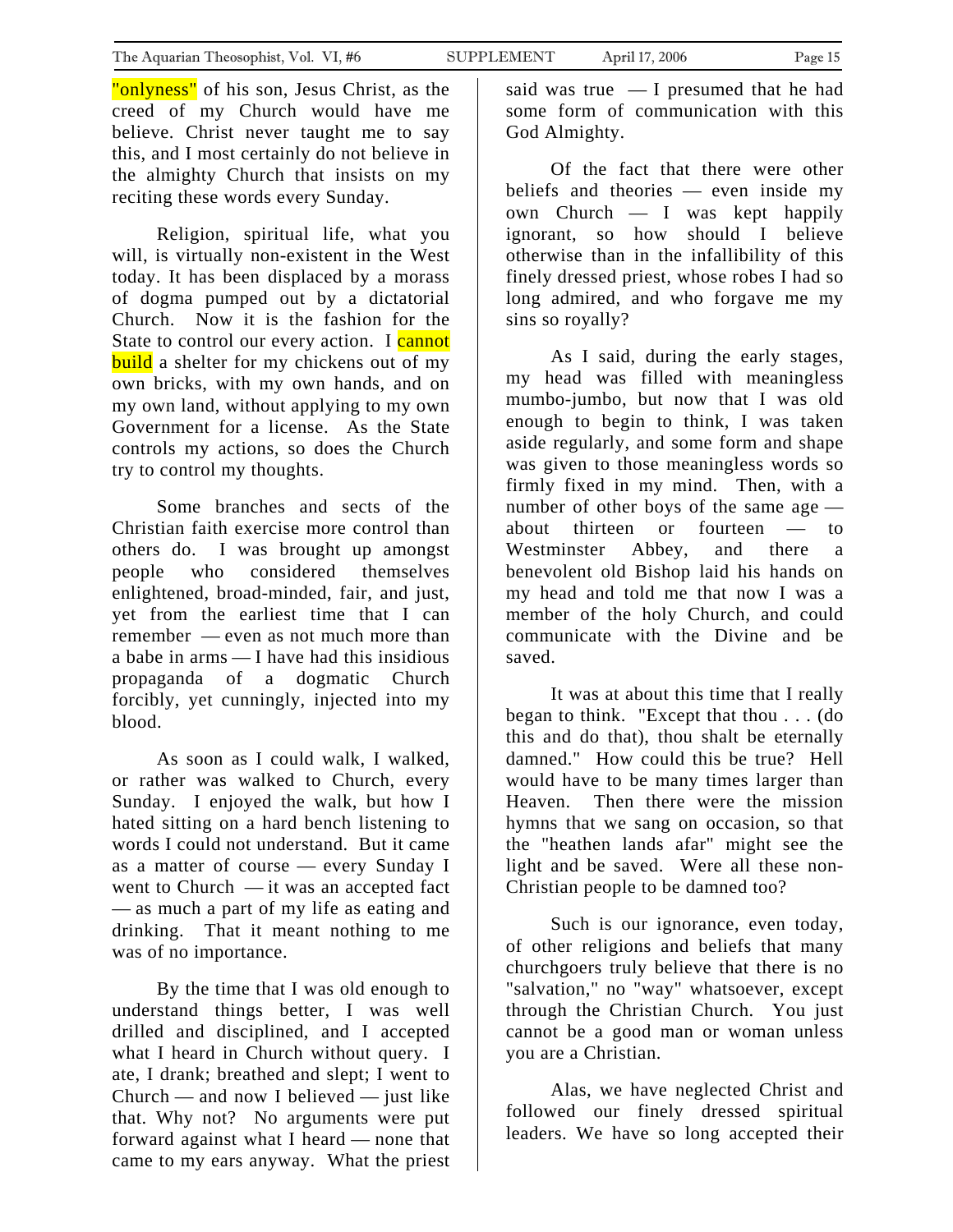<span id="page-15-0"></span>word as being God's word that we are now blind to the truth.

In refusing to say the creed of the Church, I apparently cease to be a Christian; in saying that Christ is no more divine (and  $\overline{no}$  less) than other great spiritual leaders, I am proclaimed a heathen. It is an honor.

Freed from dogma, I can follow the truth and really believe. I believe in good wherever it is to be found, be it in the teachings of Christ, in the *Gita*, the *Koran*, or the *Dhammapada*.

Fundamentally, I believe it to be the same truth that underlies all these.

The West is fettered by its beliefs, i.e., the teachings of Christ, which are incompatible with its politics, so it excuses them, and the Church aids and abets by presenting an interpretation of these beliefs that does not clash too violently with the particular political and social set-up in existence.

Thus, the Church condones and excuses mass murder, executions, State control, and a whole host of other unsavory aspects of our life that the State insists upon as necessary for the order of things, but which Christ condemned. Leo Tolstoy has ably pointed this out, and in India, that truly great soul, Gandhiji, did likewise by casting off dogma and convention, following the truth that was within him.

In the West, we are told that we are weak and sinful, that we need constant **guidance from without**; thus is cast around our necks the noose by which we are dragged through life — the truth choked out of us.

Why not consider the good and the strength in us? In even the weakest amongst us, there is goodness to be developed. True that many do need guidance, but guidance should take the form of pushing, not pulling; the ignorant

should be pushed from behind so that they can see where they are going, they should be pushed until they discover the truth for themselves, instead of having a carefully arranged version of the truth forced down their throats. I have seen, in the wake of this last war, many apparently degraded and despicable half-human creatures who, given encouragement, have shown a finer spirit of truth and of love than many a dignified churchgoer. It bites right into the heart to see these miserable beings exhibit more love, compassion, and gentleness than of which the mass of prim and proper churchmen ever dream.

With the death of Gandhiji, many of us in the West were jolted to our senses. We suddenly realized that here was a person (and millions with him) who had refused to lie to himself any longer, but had followed instead the truth, without wavering.

If more of us followed and obeyed our consciences rather than a set of complicated laws and regulations, there would be more peace and goodwill in the world. There is no need to be "antisocial" to do this. There is no need for anything but a belief in the inner goodness that underlies all humanity, and in the same inner voice that will guide us all alike, given the chance. Gandhiji and his followers gave the soul of mankind this chance, and clearly showed what great things can be achieved by constant adherence to the truth rather than to the law. If we all followed the Truth, the rift between our religion and our social system would disappear. If we all followed our conscience, there would be remarkable conformity of action, and a good deal less lawlessness than there is at present, because the law and the injunctions of our conscience would be the same thing.

No one is perfect, we all have our faults and should recognize them, but the sooner we stop telling ourselves what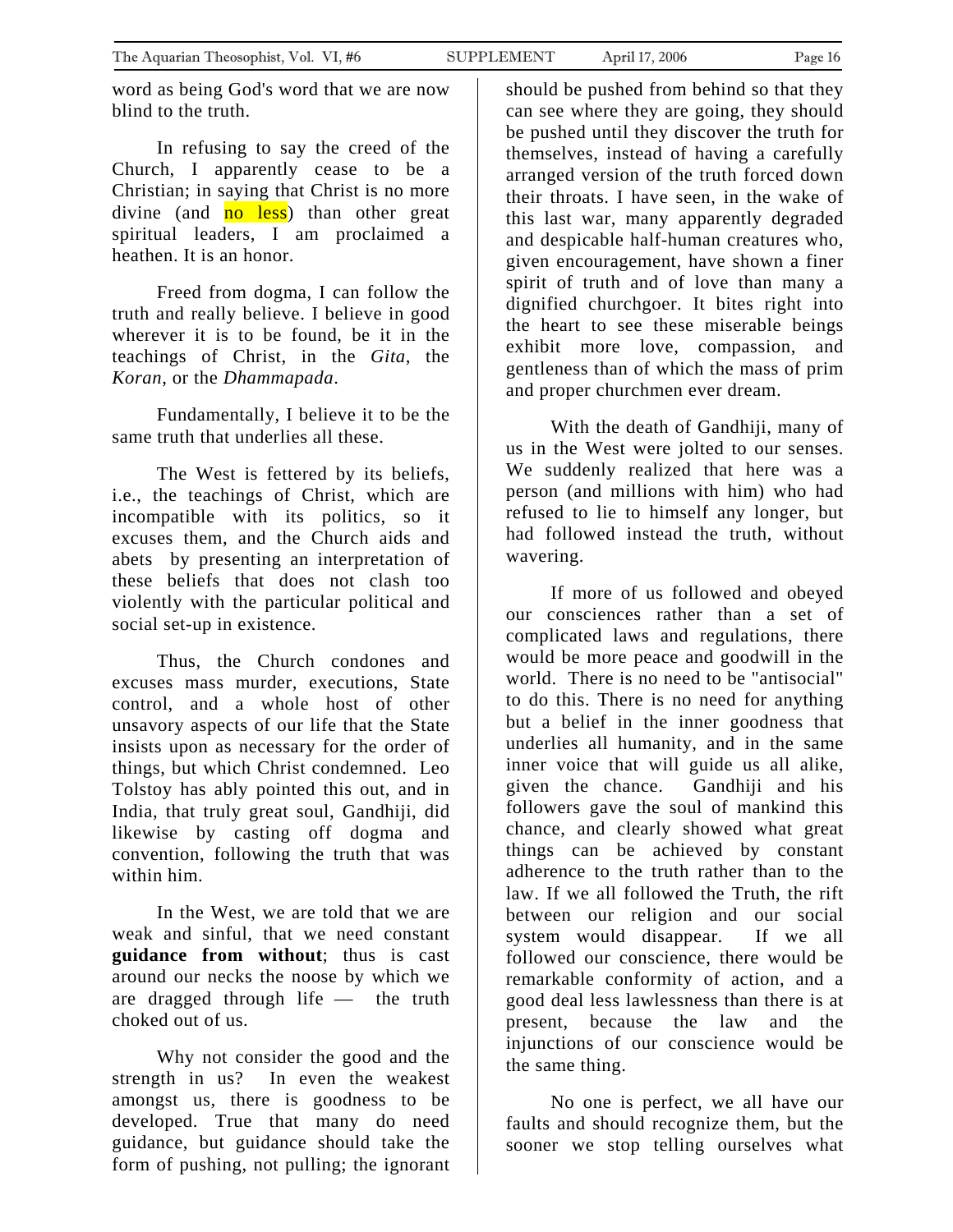wretched, frail sinners we are, and trusting our physical and spiritual fate to the hands of dictators no less wretched and frail, the better. A country like India is lucky in having more enlightened leaders than we in the West have had. There is a greater harmony between the precepts of the conscience (national and individual) and those of the law; more importantly still, there is opportunity for reconciling once and for all that which is preached and that which is practiced. If India can do this, it will be the greatest gift a nation has ever given the world.

Those of us in the West — and we are growing in number — who believe that India can do this, are watching with a certain anxiety the pangs of a nation in the process of industrialization. The outcome in the West was the spiritual stagnation of the people. We allowed ourselves to become physically stereotyped, and finally surrendered our minds to the monster of mass production that we might conform, the one with the other and all with the State, both physically and mentally.

Now we are utterly barren.

There is something dreadfully wrong with the Western way of life. It leads inevitably to the destruction of body and of mind. Instead of professing faith in a way leading to chaos, we should be able to act in accord **with the light within**. We should rather say, with due humility, "I believe in myself." When we see the truth in others, we should try to discover it for ourselves, instead of slavishly imitating. Perhaps the spirit of India, ancient and modern, will show us how.



## In Defense of William Q. Judge

Recently, I've been searching for what it is, lurking in the back of my mind that is most disturbing to me, about this state of affairs regarding the negatively scewed memory of W.Q.J. within the Adyar T.S.

It finally came clear: As devious as it is to have deliberately maligned Mr. Judge, it is far worse in the process, to have made the message questionable. For this I think is the effect of calling into question his personal integrity. Many have studied his works for decades and would probably agree that he was the first to ignore any kind of personal attack.

Like HPB, his concern was the solemn duty with which he had been entrusted by the Great Lodge of Bodhisattvas. Those who were not fooled by their own ambition and **susceptabilities** to the behests of others, knew well that there rarely existed such a conduit for wisdom and compassion. Even those who were failures, in that they were fooled by their own ambition and were

susceptible to the behests of others, ultimately admitted their errors. The fact that these statements, which have been recently re-published, were not immediately made of the highest importance by Adyar, once the admissions

became known to them, is a gross error. It is this kind of lack of integrity, which must have been perceived early on by HPB, as she points out in her own hand, and which announced her separation from Adyar, as well as the Master's.

For those of you reading this, as well as previous documentation

regarding this issue, and are still confused or in a state of simple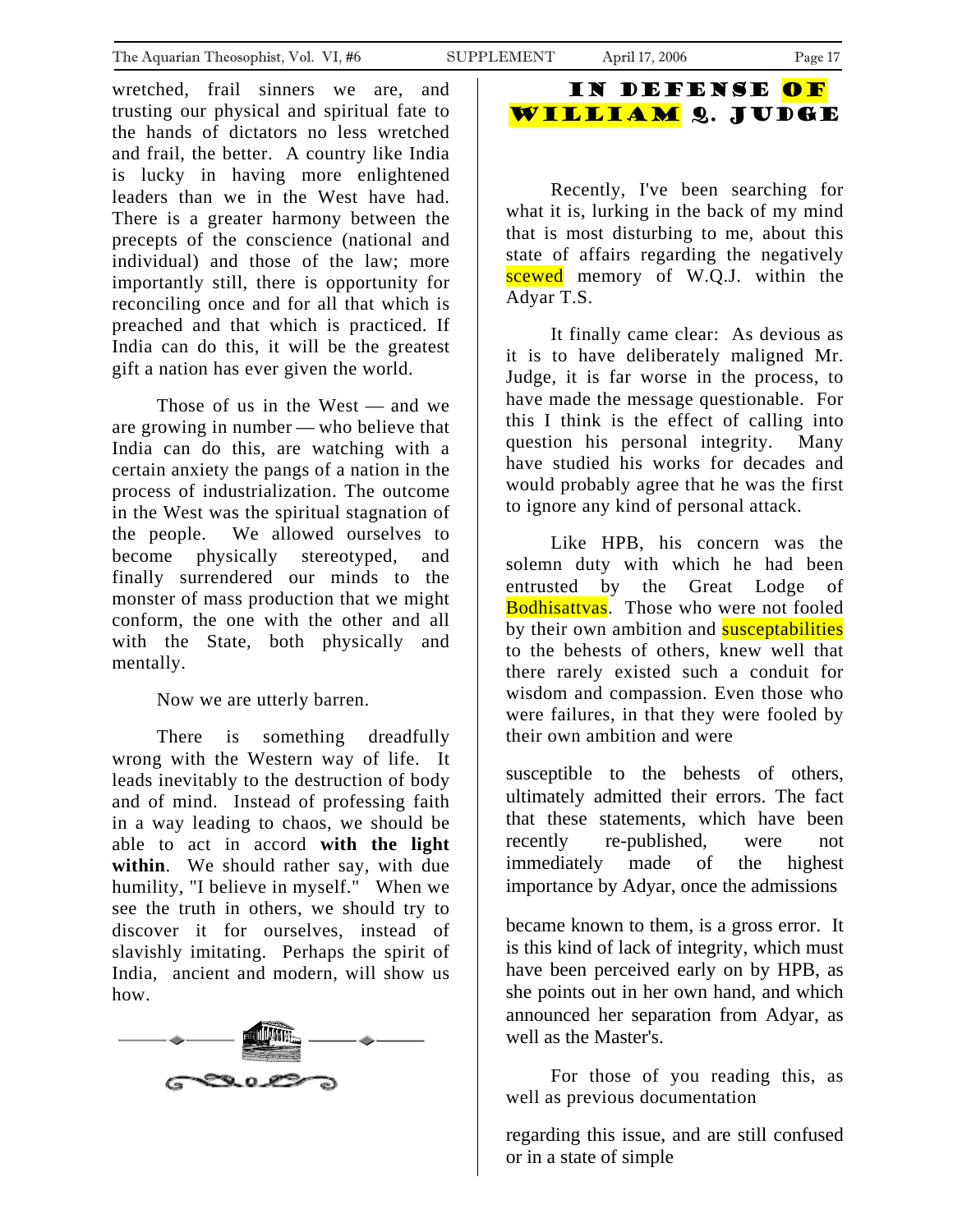<span id="page-17-0"></span>disbelief that such **devisive** and according to human need — criminal — since the Society of the name Theosophical was no longer an organ of those who founded

it, such that it could no longer continue to dispense theraputics into the world, and was therefore no longer within the umbrella definition of Theosophical; need to take a breath, and dare to believe in this instance that what their physical senses are telling them is true. Frankly, this would not be difficult for them had they known that there was a Genuine outpouring through HPB and Judge to be continued by Robert Crosbie, that when followed would have allowed all of this to be glaringly obvious.

However, as criminal as the Adyar Society was and is, they — students of today's Adyar, — must be responsible for allowing themselves to be led astray.

Propriety says that they should admit their gullibility, as difficult as that may be. After all, eating crow is never pleasant. But the sooner this is done perhaps the sooner there will be a larger body of students to whom can be given more of what they then will deserve. Also, they should not demure in their admission, for they owe such as William Quan Judge a great deference. Theirs should be on the order of these letters to the editor of various Theosophical publications, with as much clarity as to their new position as possible. For their admission is similar to a doctor who, having done a complete review of all biopsies, imaging and blood tests, and having misdiagnosed cancer, ultimately realizes their error. Such awful consequences for the one patient, and how much larger on an enormous world -size scale for the oversight of which we are speaking. For that was the effect of those who fell in the past, some 110 years ago, and the consequences of such a fall.

Having said all of this, HPB once said that a 100 failures are not as important as the quickness with which one stands up again. She always held a hand out to others, as did WQJ, for others Karmic opportunity on the Path.

For they knew full well that a moments introspection can alter any shadowy way and bring them into the sunlight.



#### Study supports idea that giant black holes merge

Robert Roy Britt Senior Science Writer SPACE.com Thu Apr 6, 2:00 PM **ET** 

Two supermassive black holes have been found to be spiraling toward a merger, astronomers said today.

The collision will create a single super-supermassive black hole capable of swallowing material equal to billions of stars, the researchers said.

Mergers between black holes are thought to be one way they grow. A handful of similar setups have been observed in which black holes appear inevitably on a merger course. This pair, at the center of a galaxy cluster called Abell 400, was known to be close but their fate hadn't been determined.

"The question was: Is this pair of supermassive black holes an old married couple, or just strangers passing in the night?" said Craig Sarazin of the University of Virginia. "We now know that they are coupled, but more like the mating of black widow spiders. One of the black holes invariably will eat the other."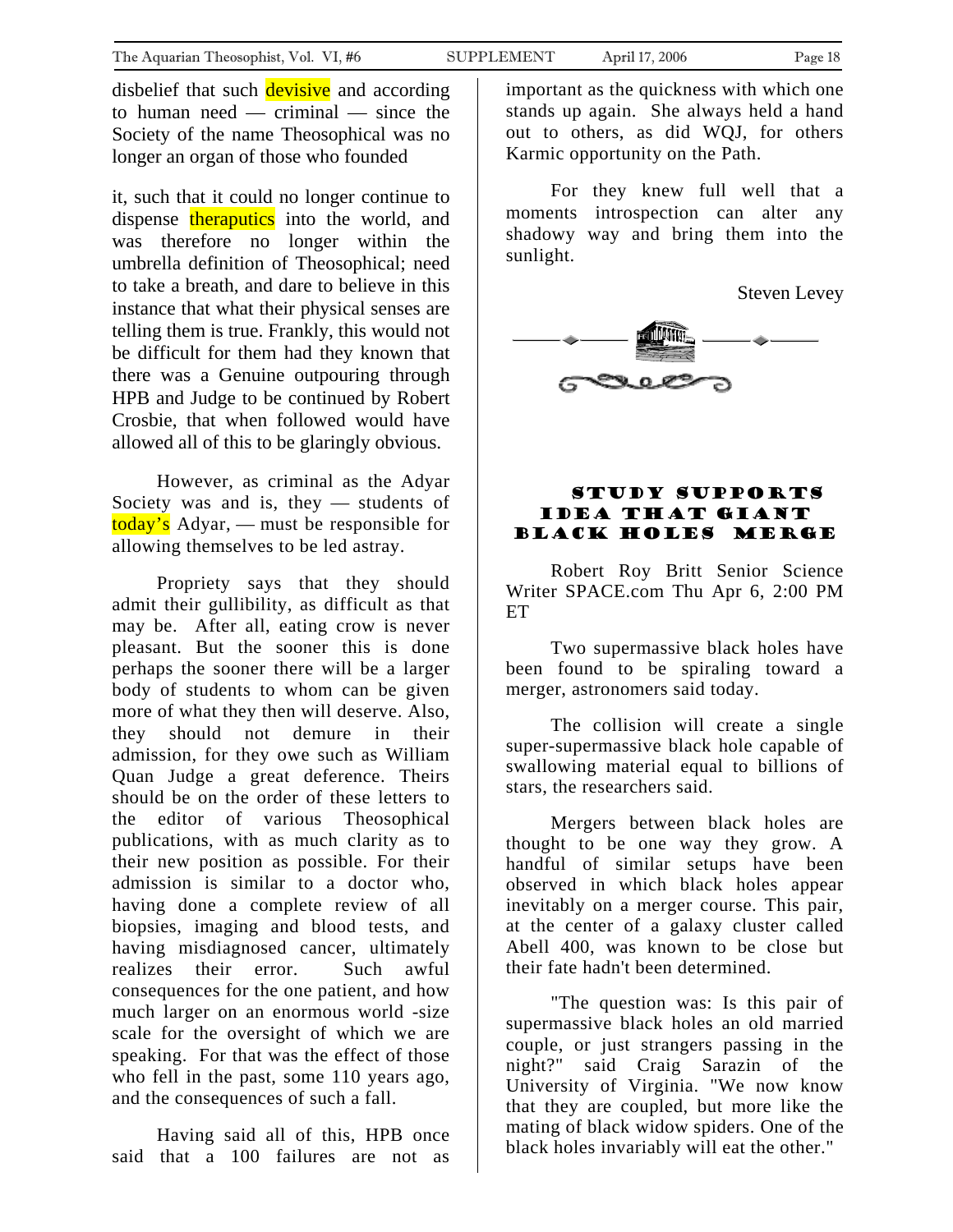<span id="page-18-0"></span>Black holes can't be seen. Their presence is inferred by their gravitational effects on their surroundings and by radiation from near the black hole, where a feeding frenzy superheats gas so much that it emits X-rays.

Determining that these two black holes will collide involved other indirect evidence, drawing data from

NASA's Chandra X-ray Observatory.

Each of the black holes in Abell 400 is ejecting a pair of oppositely directed jets of superheated gas called plasma. The movement of the black holes through gas in the galaxy cluster causes the plasma jets to be swept backward.

"The jets are similar to the contrails produced by planes as they fly through the air on Earth," Sarazin said. "From the contrails, we can determine where the planes have been, and in which direction they are going. What we see is that the jets are bent together and intertwined, which indicates that the pair of supermassive black holes are bound and moving together."

When the objects merge several million years from now, Einstein's theory of relativity predicts they will emit a burst of gravitational waves. Similar mergers could soon be detected by NASA's planned Laser Interferometer Space Antenna (LISA).

The results will be published in an upcoming issue of the journal Astronomy & Astrophysics.



### Judas is no Traitor in long –lost gospel

A Document from the year 300 portrays him as Jesus' closest friend, who carried out the betrayal only because Christ asked him to.

Judas Iscariot, long reviled as history's quintessential betrayer, was actually the best friend of Jesus and turned him over to authorities only because Jesus asked him to, according to the Gospel of Judas, a long-lost document revealed Thursday.

The manuscript which scientists date to the year 300, is an account of conversations between Jesus and Judas in the last week of their lives conversations in which Jesus is said to have shared religious secrets not known by the other disciples.

The document is a copy of the Gospel of Judas, written in Greek about 140 year after Jesus and Judas died. It was thought that all **copies** were destroyed, though references to it survived. It had been declared heretical by early church leaders because it conflicted with the **Gospels** of Matthew, Mark, Luke and John.

The manuscript lay hidden in the Egyptian desert for nearly 1700 years. It was discovered by looters in the 1970s and taken out of the country. An antiquities dealer locked it away in a safedeposit box in New York, where it rapidly deteriorated. It was sold in 2000, and restoration efforts began soon after.

The national Geographic Society, which helped with efforts to save the manuscript made its contents public Thursday in Washington. Many consider it the most important archeological find since the Dead Sea Scrolls were unearthed in the 1940s.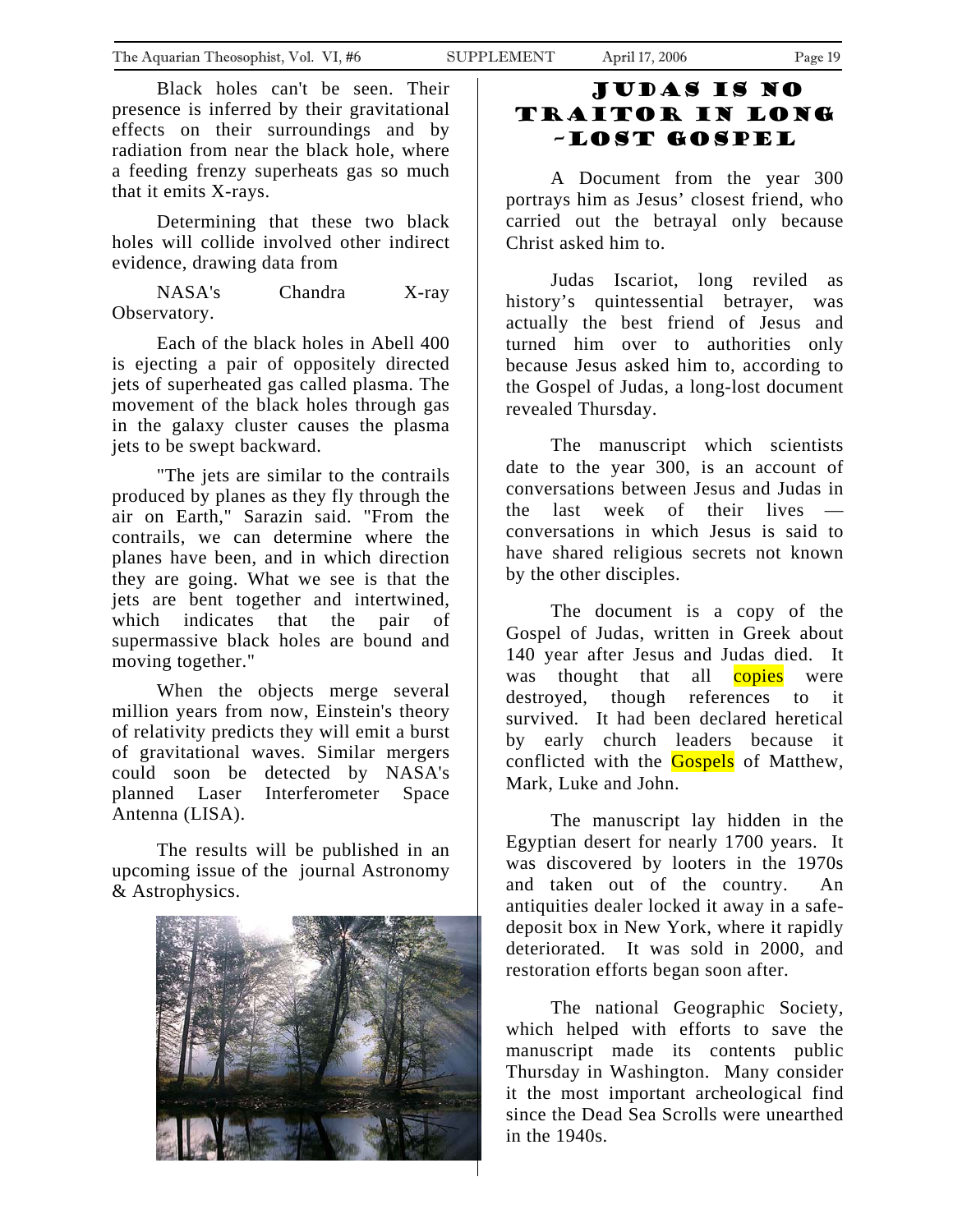The authentication and translation of the document will produce "a short-term sensation," said Father Donald Senior, president of the Catholic Theological Union in Chicago, but its "impact on the lives of ordinary believers is going to be somewhat minimal."

Many biblical scholars, however, hailed the newly revealed text because of the insight it would provide into the exceptionally turbulent period when competing ideologies sought to stake their own claims to the story of Jesus, battling with oral stories and written texts until a single faction won out.

The **document's** publication "makes" available a significant text in our cultural heritage," said biblical scholar Marvin Meyer, director of the Albert Schweitzer Institute at Chapman University in Orange. "It has been saved from destruction and is now offered to the world for further examination and study."

The current manuscript is a copy of the original Greek text translated into the Coptic language by a professional scribe in a group known as the Gnostics.

Extensive analysis of the paper, ink, writing style and text indicates that the copy was made around AD 300, according to Terry Garcia of the National Geographic Society. "W are confident that this is a genuine piece of ancient Christian apocryphal literature, " he said.

The Gnostics were a sect "that emphasized knowledge [gnosis], but not the kind we think of today," said biblical scholar Gregor Wurst of the University of Augsburg in Germany. They were interested in the spiritual knowledge of God and "the essential oneness of the inner self with God."

They considered the world a creation of lesser, inferior gods who imprisoned the inner self in a material body, a prison from which they hoped to escape. The **Gospel** of Judas clearly reflects this belief, which is in stark contrast to the version of Judas presented in the Bible.

He's the good guy in this portrayal," said Bart Ehrman, a religion professor at the University of North Carolina at Chapel Hill. He's the only apostle who understands Jesus."

In a key passage, Jesus compares Judas with the other disciples, saying, "You will exceed all of them. For you will sacrificed the man that clothes me." By helping Jesus get rid of his flesh, it suggests, Judas will help liberate the divine being within.

Several times n the text Jesus indicates the special status of Judas: "Step away from the others and I shall tell you the mysteries of the kingdom. It is possible for you to reach it, but you will grieve a great deal."

Jesus also indicates that Judas will be despised by the other disciples. "You will be cursed by the  $\frac{\text{the}}{\text{the}}$  generations and you will come to rule over them."

The document ends abruptly. "They [the arresting party] approached Judas and said to him: 'What are you doing here? You are Jesus' disciple. Judas answered them as they wished. And he received some money and handed him over to them."

No mention is made of the Crucifixion or Resurrection.

The text discovery comes after scholars and even popular culture — such as the musical "Jesus Christ Superstar" and the movie "The Last Temptation of Christ" — have revaluated the role of the supposed betrayer.

Already, in the New Testament, there are more than a few hints that Judas was an esteemed and important part o the disciples — a member of the inner circle," Meyer said.